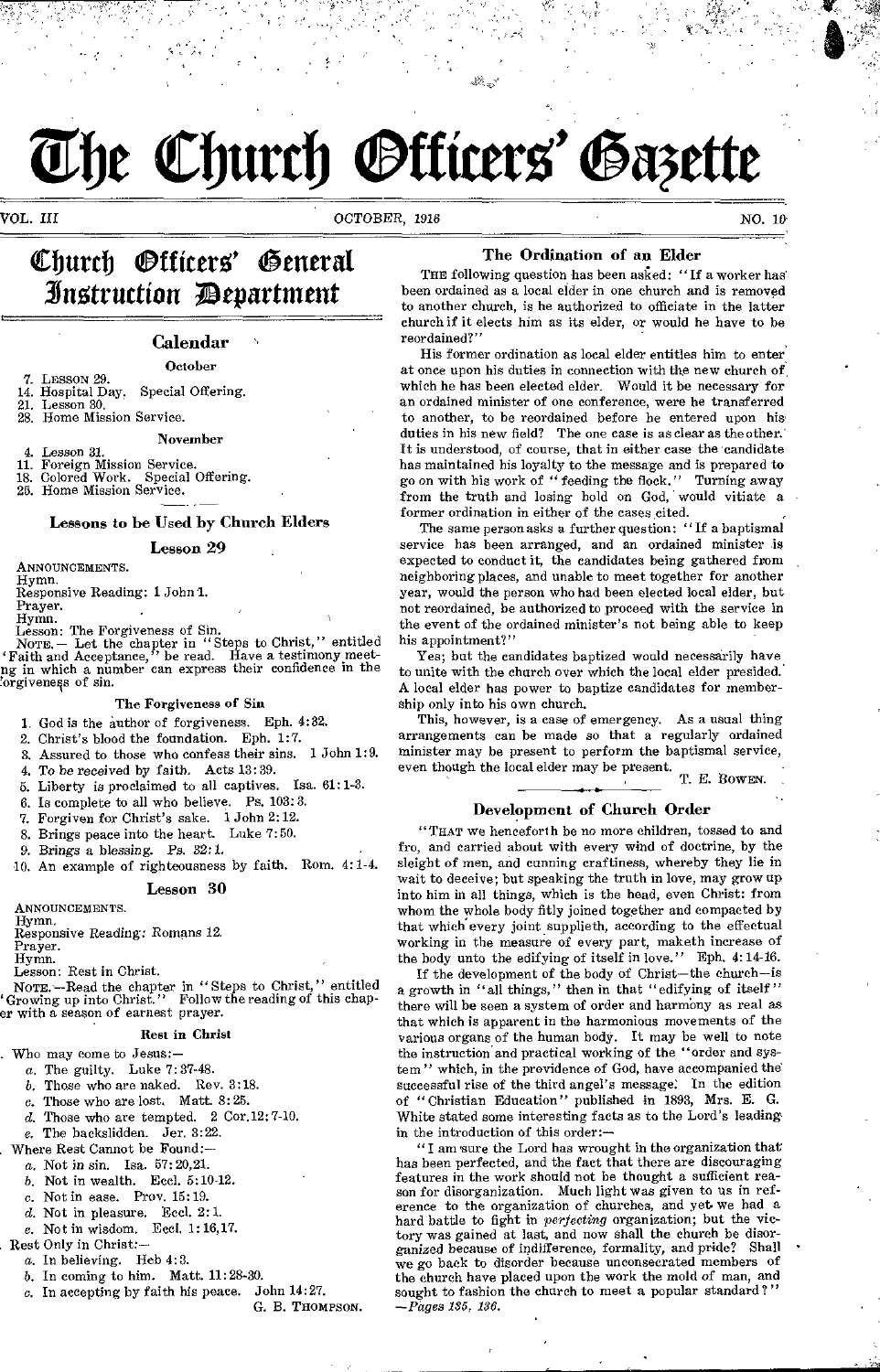I have an unpublished Testimony, written in July, 1894, . which says: "Now, just now, in the time when the perils of the last days are thickening around us, we need wise men for counselors, not men who will feel it their duty to stir up and create disorder, and who cannot give wise counsel, but who can organize and arrange that every stirring up shall bring order out of confusion, and rest and peace in obeying the word of the true Lord. Let every man be found in his true place, ready to do some work for the Master, according to his several ability. • None should be left to drift to make a vast amount of trouble and confusion."

#### Satan a Disorganizer

In a Testimony dated Jan. 14, 1894, we read: "0 how Satan would rejoice to get in among this people, and disorganize the work at a time when thorough organization is essential, and will be the greatest power to keep out spurious uprisings and to refute claims not indorsed by the Word of God! We want to hold the lines evenly, that there shall be no breaking down of the system or regulation and order. In this way license shall not be given to disorderly elements to control, the work at this time. We are living in a time to control the work at this time. We are living in a time when order, system, and unity of action are most essential, and the truth must bind us together like strong cords, in order that no distracted efforts may be witnessed among 'the workers. If disorderly manifestations appear, we must have discernment to distinguish the spurious from the genuine. Let no messages be proclaimed until they have had a careful scrutiny in every jot and tittle."

In Vol. V, p. 534, of "Testimonies for the. Church," we read: "One point will have to be guarded, and that is *individual independence.* As soldiers in Christ's army, there should be *concert of action* in the various departments of the work.

In "Gospel Workers," old edition, p. 355, we read: "The laborers should counsel together. No one is to strike out on his independent judgment, and work according to his own mind, regardless of the counsel of those connected with him. If we think ourselves sufficient to manage the work of God, and depend for success on our own wisdom to plan and execute, we may expect defeats and losses; for they will surely come."

A people who had been thrust out from the organized bodies, and placed where each had to think and act for himself, would be accustomed to a sort of independence in thought and action, and in danger of confusion in labor under the third angel's message unless some *system* were established for the promotion of harmony of action. This was the object first presented, and has been kept in view as the different phases of the work have been developed. It is not a plan to prevent people from searching for the truth and seeking divine guidance for themselves, but is an arrangement which<br>should promote unity among a multitude of thinkers. The should promote unity among a multitude of thinkers. matter of holding to one's private judgment against the judgment of the body, is thus *set* forth in a reproof for the same, printed in "Testimonies for the Church" Vol. III, p. 492:—

"I have been shown that no man's judgment should be surrendered to the judgment of any one man, but when the judgment of the General Conference, which is the highest authority that God has upon earth, is exercised, private independence and private judgment must not be maintained, but be surrendered."

Such an assembly of consecrated workers, if like those Paul addressed, "gathered together, and My spirit, with the power of our Lord Jesus Christ" with them (1 Cor. 5: 4,5), has its decisions sanctified by the Lord because dictated by his Spirit.<br> $J. N. LOUGHBQROUGH.$ J. N. LOUGHBOROUGH.

#### Church Transfers

A BROTHER writes: "Can a deacon put a request for a church letter to vote before he has been ordained?"

As a general rule elected elders and deacons are not expected to enter upon their duties in connection with the church services until ordained. This would be true particularly in the administration of the ordinances at quarterly meeting.

In the case cited in the question, we can see no reason why, in the absence of the elder, an elected deacon, though not yet ordained, should not present to the church a request for a church letter for a departing member, no objection being offered by any member present at the time the vote was taken, and there being need for immediate action; and if voted, why this letter would not be valid. It is the *vote oj the church,* that makes valid the reception or transfer of membership. It is only in an emergency at any time that a deacon presents such requests to the church, this being a duty devolving upon the church elder. T. E. BOWEN.

#### Posture in Prayer

THERE is no doubt but that the Lord will hear the earnest supplications of any heart, regardless of the particular attitude the person may be in while praying; but that we should reverently bow down before the great and terrible God seems indeed most fitting. Just in proportion as spirituality wanes in a church, and the worship becomes cold and formal, the practice of kneeling during prayer is abandoned. The preacher stands and the congregation sits. But surely nothing can be more fitting than that the congregation should kneel when the blessing of the great Master of assemblies is being invoked. Anciently in times of special humbling of the heart, we find the servants of God lying prostrate before the Lord. We cannot conceive of Elijah sitting or standing while he sought God to send rain upon the earth, at the close of the terrible struggle with the prophets of Baal. 1 King; 18:42.

The following instances are sufficient to indicate the mind of the Lord and the teaching of his Word concerning this matter:—

"He [Jesus] . . . kneeled down, and prayed." Luke 22:41. "He [Jesus] went forward a little and fell on him "He [Jesus] went forward a little, and *fell on his face,* and prayed." Matt. 26: 39. Solomon *"kneeled* dowr upon his knees before all the assembly of Israel." 2 Chron. 6:13. Ezra *fell upon his knees,* and spread out his hand; unto God. Ezra 9.5. Daniel *"kneeled* upon his knees three times a day, and prayed, and gave thanks before his God, as he did aforetime." Dan. 6:10. Paul *"kneeled* down and prayed with them all." Acts 20: 36. "Peter *kneeled* down, and prayed." Acts 9:40. The believers at Tyre, when bidding Paul farewell, *kneeled* down on the beach, and prayed. Acts 21:5. When being stoned, Stephen *"kneeled* down, and cried with a loud voice, Lord, lay not this sin to their charge." Acts 7:60. "There cometh to him [Jesus] a Acts 7:60. "There cometh to him [Jesus] a leper, beseeching him, and kneeling down to him, and saying unto him, If thou wilt, thou canst make me clean." Mari 1:40. "There came to him a man, *kneeling* to him, and say ing, Lord, have mercy on my son." Matt. 17:14, 15 "Wherefore also God highly exalted him, and gave unto him the name which is above every name; that in the name of Jesus *every knee should bow,* of things in heaven and thing: on earth and things under the earth." Phil. 2:9, 10. "BI myself have I sworn, the word is gone forth from my moutl in righteousness, and shall not return, that unto me *even knee shall bow,* every tongue shall swear. " Isa. 45: 28.

"0 come, let us worship and bow down; let us kneel be fore Jehovah our Maker." Ps. 95:6. G. B. THOMPSON.

#### The Danger of Idleness

IT is both dangerous and sinful to be idle when there is a: much to be done to extend the kingdom of God. A religion: periodical says: " A young girl who had been very active it Christian work decided she would 'take a rest for a while. She did so, and soon found herself losing her interest it spiritual matters. When she realized her condition she im mediately entered into active Christian work again and thus renewed her spiritual life. An unoccupied room in a hous: becomes the 'catch-all' for all the rubbish of the household We cannot let ourselves 'take a rest' even for a little while for the world is ever near with its tempting sights and sound: to unmake us and, before we are aware of it, has filled ou: lives with its poisonous rubbish.'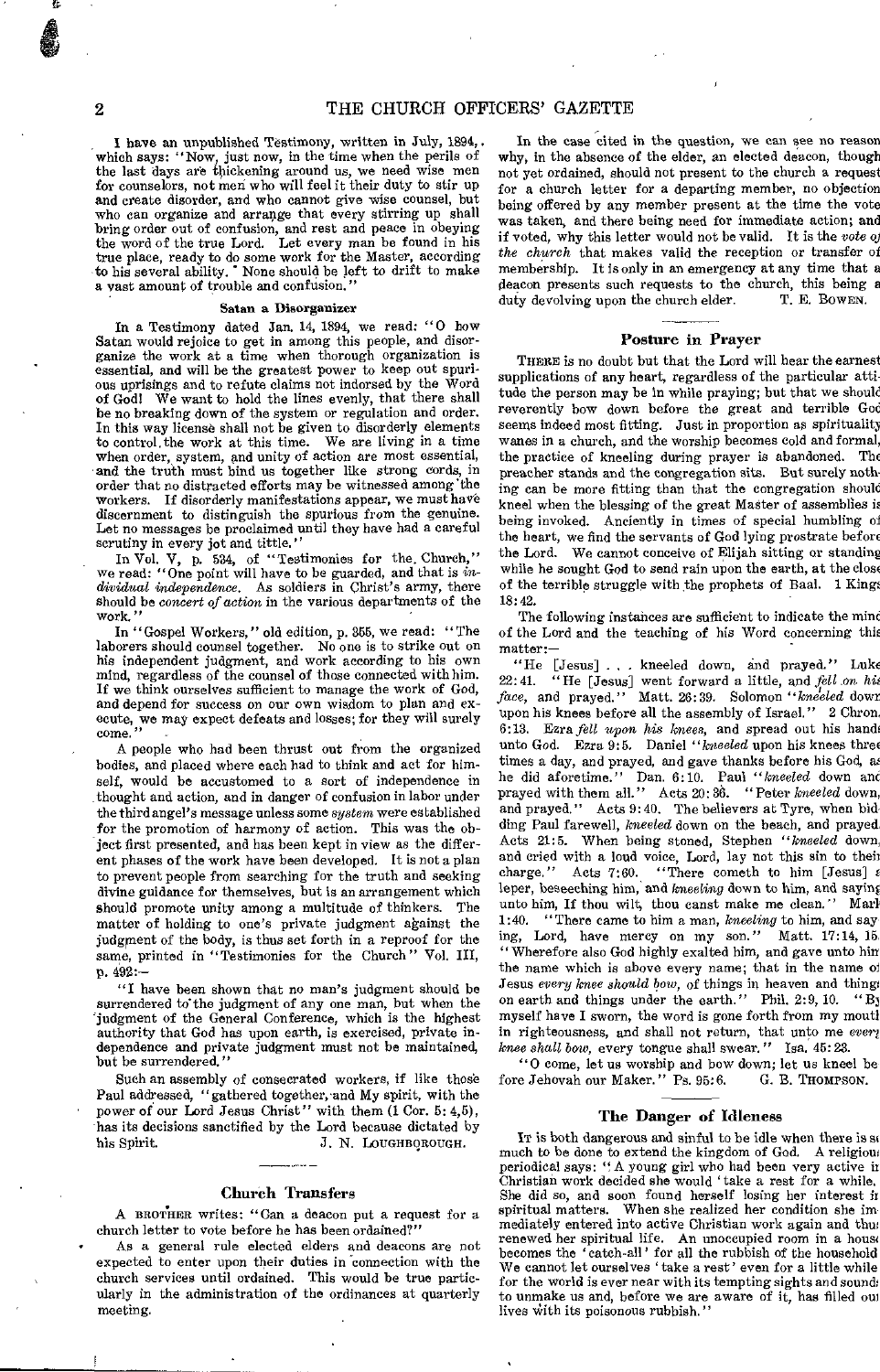## ji)onte 4ilt5zionarp apartment

#### Suggestive Program for Fourth Sabbath Home Missionary Service

(To be held October 25)

OPENING SONG: "Hymns and Tunes," *No. 246; "* Christ in Song," No. 386.

Prayer.<br>Song: "Hymns and Tunes," No. 833; "Christ in Song," Pray-<br>Song: "

Bible Study: Earnestness. Reading: An Outlet for Our Zeal.

*Testimonies* and Experiences.

Offering for Literature Fund.<br>Closing Song: "Hymns and Tunes," No. 1256; "Christ<br>in Song," No. 588, or special song, "Hymns and<br>Tunes," No. 1259.

Benediction.<br>NOTE. —The *Signs* weekly is a paper which God has used<br>to bring large numbers of people into the truth and to warn<br>a great many others. Eternity alone will reveal what has been accomplished through this paper. But how much more might be accomplished if our people would only use it more freely! Efforts should be made to renew all clubs and subscriptions. Much more might be done in selling thi At the close of the reading it might be well to find out how many are taking the *Signs,* how many wish to renew it, and how many will begin to take it now. Have the names taken, and let the missionary secretary arrange the details later.

#### Earnestness

1. IN what is Christ an example to us? Ps. 69:9.

2. What effect will our zeal have upon *others?* 2 Cor. 9: 2.

3. How much of the time should we be zealous? Gal. 4:18.

4. Of what should we be zealous? Titus 2: 14,

5. What should be the burden of our hearts? Acts 26:29; Rom, 10:1.

6. For what should we earnestly contend? Jude 3.

7. Why is there special need 'for earnestness at the present time?

• "We have no time to lose. The end is near, The passage from place to place to spread the truth will soon be hedged with dangers on the right hand and on the left. Everything will be placed to obstruct the way of the Lord's messengers, so that they will not be able to do that which it is possible for them to do now. We must look our work fairly in the face, and advance as fast as possible in aggressive warfare. From the light given me of God I know that the powers of darkness are working with intense energy from beneath, and with stealthy tread Satan is advancing to take those who are now asleep, as a wolf taking his prey. We have warnings now which We may give, a work now which we may do; but soon it will be more difficult than we can imagine. God help us to keep in the channel of *light,* to work with our eyes fastened on Jesus our Leader, and patiently, perseveringly, press on to gain the victory." *—"Testimonies for the Church," Vol. VI, p. 22.* 

8. What conditions do we now see that are beginning to make our work more difficult and dangerous?

#### An Outlet for Our Zeal

OUR literature is undoubtedly having a telling influence wherever it is being circulated. It is changing people's minds, and' leading them to God. Among other literature the *Signs of the Times* weekly has a very useful place in our *soul-winning work.* The following are a few of the many experiences met in the use of this paper:—

"For some time I have been receiving the *Signs of the Times,* but did not know to whom to give credit for sending me this most excellent periodical. I have enjoyed reading it very much, and shall, I am sure, continue to do so.

"Inclosed please find my check *for one dollar,* a contribution to the missionary society. This I know you will put to some good use."

"I have received a few Copies of the *Signs of the Times*  from a friend, and am very much interested in the good, *sound,* clear, *suggestive* reading they contain. I am also doubly pleased to find that the writers of the various articles fully recognize the power and inspiration of the Bible. The articles are wholesome and refreshing in these troublous times of covetousness and inordinate ambitions, as well as of unholy desires for wealth, pleasures, and property. Would you kindly forward me the June *numbers* of the *Signs of the Times?* I have before me the issue of May 23, containing F. W. Martin's article on 'The Church in the Political Arena.' I should very much like to have the numbers containing his subsequent articles. I am much interested in your magazine. If you will kindly forward the abovementioned numbers, 'together with a bill for same, I will forward you remittance by return mail."

"I have received, free of charge, several copies of your weekly *Signs of the Times.* I think that an Adventist friend sends them. I am profoundly thankful for the paper, since I value it highly. I admire your positive Stand against Modernism, Evolution, Christian Science, Spiritualism, etc., and also your unique knowledge of our portentous times."

"At the close of a lecture I attended two Sundays ago, a sample copy of the *Signs of the Times* for Sept. 21, 1915, was given to me. This copy I took home and have since read, finding the same very, very good.

"I will subscribe for a year, remitting \$2, provided I can still get the book, ' Questions and Answers.' I should like to hear from you as soon as possible."

"A gentleman who is a railroad man, working on the Santa Fé, came into our office yesterday afternoon and asked if we had the little book 'The World's Crisis.' He said he had seen it advertised, and desired to read it. I asked him if he had read any of our latest magazines. He said, 'Yes, I read the *Signs of the Times.'* I asked him if he was interested in these things, and he said he certainly was. Then he told me how he became acquainted with the *Signs.* He stepped off his train at Le Grand, and there on the ground lay the front cover of the *Signs Magazine.* He thought the picture was pretty, and picked it up to see what it was. He found the address and ordered the paper, and from that time he has been taking every number."

" Some good person, or persons, have been so kind and thoughtful as to send me the *Signs of the Times,* a religious newspaper, having for its object the moral and spiritual interest of the people and the glory of the Master. I read it carefully, find much to commend, and am benefited thereby. It makes no compromise with sin. It stands for purity in life, and would have all united in Christian fellowship and love. These are high ideals. We must stand for nothing less.

"We shall soon come to the end of the way, and 'what shall it profit a man, if he shall gain the whole world, and lose his own soul?''

"How I wish all people understood how valuable the *Signs of the Times* really is! I have *always* felt grateful to the person who sent me the first copies I ever saw. I have received more comfort and satisfaction from this paper than from any other I ever read, and I never like to let my subscription run out. It has of necessity done so lately, but I hope it may never do so again."

"I must tell you what a help the *Signs of the Times* has been to me in getting the truth to my dear parents. When I accepted the truth, some years ago, I wanted to get my father and mother into the message as soon as possible. I tried. to be tactful in sending them tracts and letters, but before very long they became very much opposed to any mention of the truth. I visited them several times during the next few years, but although they were more than glad to have me visit them, they requested several times that I desist from both talking and writing about 'Adventism,' as they style anything that pertains to the message.

They did not accept the truths contained in 'The Great' Controversy,' 'Daniel and the Revelation,' and other books I sent them, although they read them all through,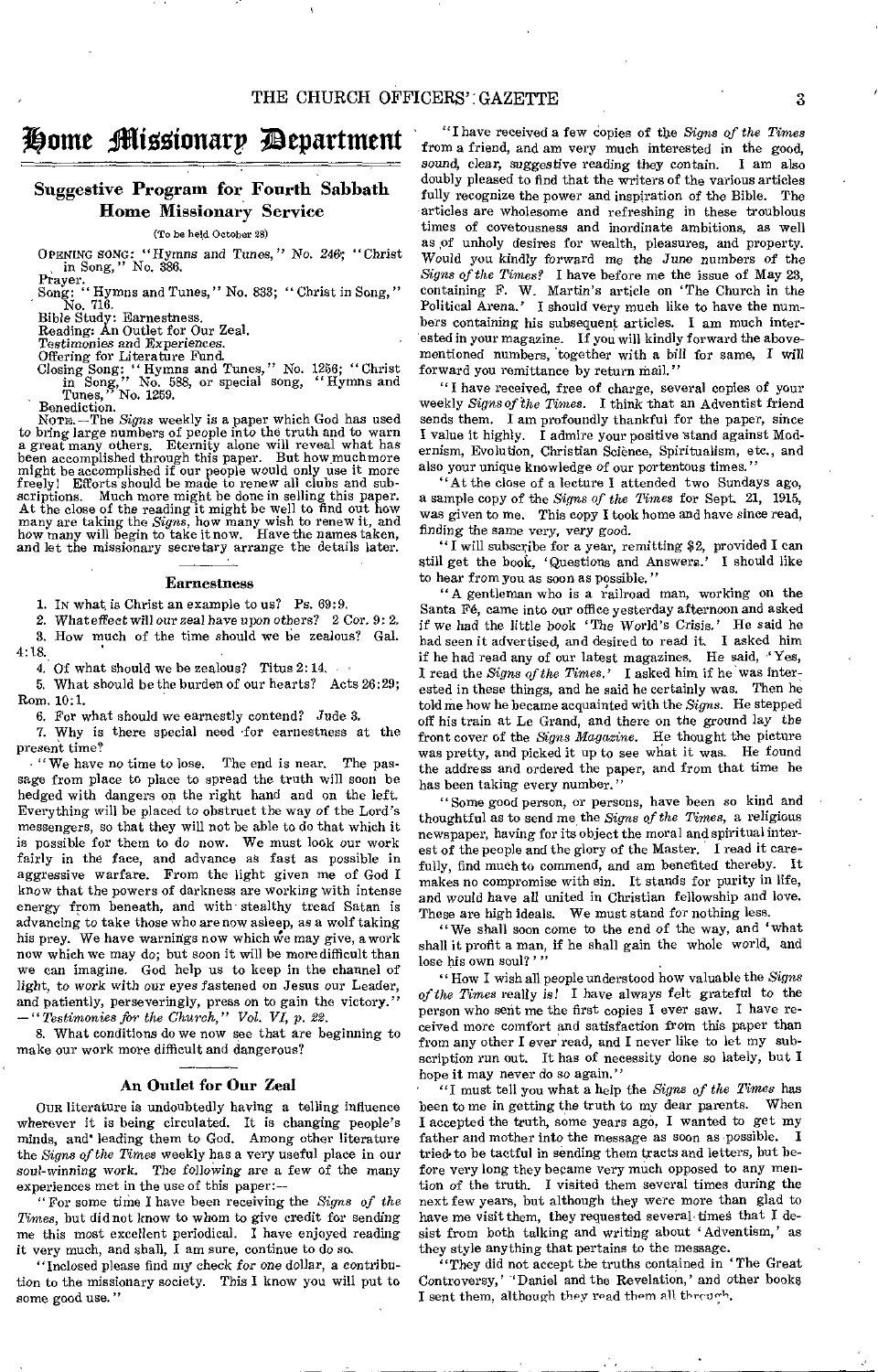#### 4 THE CHURCH OFFICERS' GAZETTE

"But they are not'only willing, but anxious to have me send them the *Signs of the Times.* Through its instrumentality my dear mother has lost her prejudice and has almost accepted the entire message. My father, who is a dentist, is fast losing his prejudice, and we have good talks on all points of present truth when I visit him, His being on the official board of a large Methodist church and an active worker in that church *makes* it harder for him to accept the message than it otherwise would be."

"This awful war has undoubtedly lent impetus to the doctrines advanced by the Revelation specialists. I admire their stick-to-it-iveness, and concede to them a knowledge of mysteries of which I am ignorant. I promise, though nearly deluged with papers and magazines, to give more attention to your *Signs of the Times."* 

"A well-educated man in communication with one of his friends, mentioned the *Signs of the Times,* in the following language:—

"'I think it is just great of you to write to me as you have, and to send that instructive paper, the *Signs of the Times,* so frequently. As little drops of water wear away the hardest rocks, so has the influence of the *Signs of the Times* effected a change'in my outlook on life and on things in general. I find my views have been modified somewhat, that I am more tolerant toward those whose opinions do not coincide with my own.'"

"My husband called to leave a paper several times at the home of some neighbors, and one day he was invited in to talk with them. He found the man was very well informed, a Bible student, and a member of the Baptist Church. His wife was a Methodist. Bible studies followed, and now they are both rejoicing in the truth. As soon as the wife accepted the truth, she subscribed for the *Signs of the Times* for three of her friends. In nearly every place where we have held studies, the *Signs* has opened the way, and the people have become so interested in it that they often subscribe for it, and sometimes have it sent to their friends as well."

"You may be interested to learn that one of our sisters has six adults keeping the Sabbath through sending them the *Signs*. They have never met one of our ministers.

Many church clubs and individual subscriptions run out at this time. After hearing how the Lord is using this paper, all will surely want to see that their subscriptions are renewed. Some of these-letters have come from such men as judges, ministers, and lawyers, men who know a good thing when they get it. During the fall and winter many of our members could sell the *Signs* regularly from door to door, and who knows how many souls might be gathered in by such work? It is the bountiful sowing that brings good results. "This I say, He which soweth sparingly shall reap also sparingly; and he which soweth bountifully shall reap also bountifully." 2 Cor. 9:6. Lay plans for taking a large club of *Signs,* and use .them to save souls.

#### Suggestions for Missionary Meetings

#### First Week

OPENING EXERCISES: Song; Season of Prayer for the Harvest Ingathering Campaign; Minutes; Song. Lesson: The Harvest Ingathering Campaign; Harvest Ingathering Experiences. The March.

Reports.

Marking the Thermometer. Plans for Work.

Closing Song.

NOTE. --It has been suggested that this year we adopt<br>the plan of having a march, with a rally song, at every<br>meeting where the campaign money is brought in. Some<br>one should stand in front of the rostrum with a basket, and what they have collected, and march back up the other aisle. Three rally songs are given from which a choice may be made. If preferred, the leaders of the different bands may stand, each with a basket, to receive the offerings of their bands. In this way each leader can keep account of what his band has done. This plan was followed last church, and the march each Sabbath, was a grand inspiration.

After the march, when the money is being counted, have<br>le members tell what they have done. Then mark on the the members tell what they have done. Then mark on the thermometer what has been brought in.

Plan for the next week's work. See that all have territory and papers. Do everything to encourage and help all to do something to make the campaign a success.

#### Second Week

Opening Exercises: Song; Prayer; Minutes; Song. Lesson: Experiences of the Harvest Ingathering. The March. Reports.

Marking the Thermometer.

Plans for Work. Closing Song.

NOTE. —Have a good rousing meeting. The Harvest Ingathering experiences are given to start off the meeting, but may be omitted if time is short. Be sure to have the march, the reports, and the marking of the thermometer. See that all the members are having success. If there are *any* who have not done well, give them help. See that all territory is worked, not only the city or town where the church is, but the towns surrounding it, if there are no church is, but<br>churches there.

#### Third Week

Opening Exercises: Song; Prayer; Minutes; Song. Lesson: What Some Have Done.

The March. Reports.

Marking the Thermometer.

Season of Prayer, that the goal may be reached before the month closes.

Plans for Work.

Closing Song.

NOTE. -If the work has been pushed with enthusiasm, the church should be near its goal by this time. Look out carefully for the weak points. It was once said by one of our pioneers, that if, in a campaign like this we were told that we must raise the needed amount or be hanged, and we knew it would be so, every member would do his portion in<br>one day. This is doubtless true, but God does not work that<br>way. He yearns for free service, the service of willing<br>hearts. Should not our love for him be more comp question.

#### Fourth Week

Opening Exercises: Song; Prayer; Minutes; Song. The March.

Reports.

Marking the Thermometer.

Season of Prayer. Closing Song.

NOTE. —It is expected that this will be an exceedingly hot day, which will cause the thermometers all over the country to burst. No lesson is given this week, as the members will be so full of good experiences that they will need all the time to tell them. If for some reason your church has not reached its goal, plan for the completion of the work. Do not speak or think of giving up un reached. Have a season of prayer that God will help all to reach it. If your thermometer has burst, turn the season of prayer into one of praise and thanksgiving. Let the closing song be a rousing one of praise.

#### The Harvest Ingathering Campaign

THE great Harvest Ingathering campaign began October 1, and God's people throughout this country are hurrying to and fro, gathering in the money that is to send missionaries to the front and keep them there. Has your church begun? Are you all sharing in these activities? If not, will you not begin at once, and do your part? If you cannot do much, do what you can, for every little helps to swell the total. But do not set your aim low. Nothing is too hard for God, so claim his promises and go out in his strength for good returns.

Were our eyes opened, we should see angels busily cooperating in this work, accompanying us from door to door, going before us to open hearts. But they cannot do the work alone. They must wait for the members to do their part, Shall they wait in vain for any member in this church? Let us all take hold with a will and reach our goal.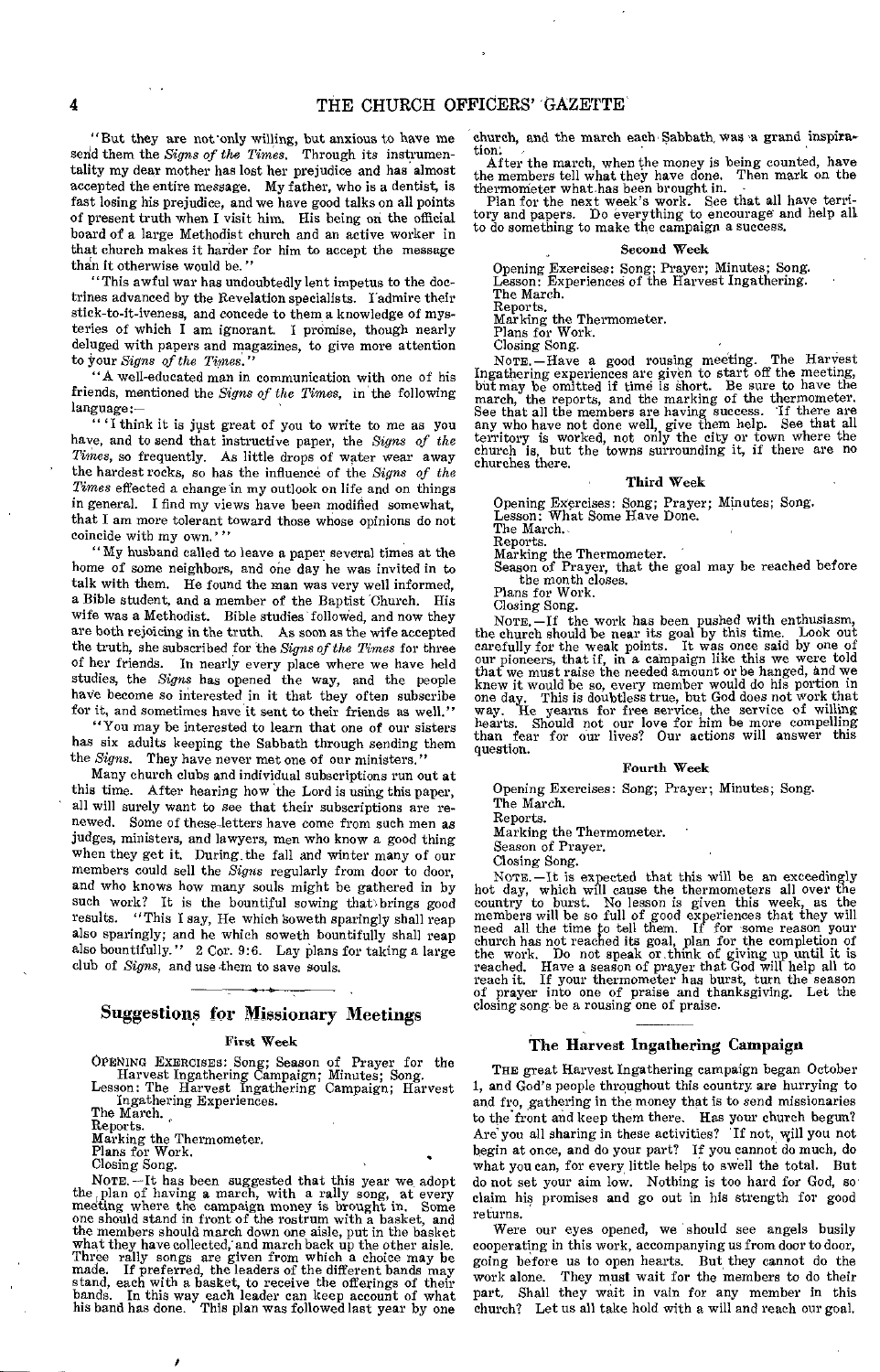#### Harvest Ingathering Experiences

ONE of our Western schools was divided into companies for the Harvest Ingathering campaign. The professor and ten of the students went to a large town. It was a beautiful day, and all felt happy and enthusiastic over the outlook.

The chapel hour on the next Friday morning was given to a general experience meeting. The hour was, *in* fact, too short for such a service, and an extra half hour was taken, and then we did not hear from all. Your hearts would have warmed could you have heard the students tell 'of being invited into homes by tired mothers who were glad to rest a few minutes and hear the story of the triumphs of the cross in distant lands. A business man who had lost all confidence in church work opened his heart to one of the :solicitors and requested prayers. He also gave \$5 to the fund. A city official in another town asked for literature on the prophecies. Some gave their names to receive our tracts and papers, and still others inquired about our work and message. Some amusing things were told, of course. Smiles or tears followed the recital of every experience, and all felt blessed because of being made a blessing to others.

The students' goal in this campaign was \$400. At the /close of the meeting it was announced that about \$280 had been gathered. Of the eighty-six students who volunteered for this work, about sixty raised the amount noted. It is planned that the remaining twenty-six and a few new volunteers go out next week. We are counting on these to bring in enough to reach the goal. In our next report we hope to tell you that the goal has been reached.

The students of another school, assisted by leading brethren, thoroughly canvassed the surrounding territory. The result of the first day's work was over \$100, supplemented by blessed experiences.

A *sister has* secured \$5.50 on the Harvest Ingathering papers. Another sister has increased her Harvest Ingathering fund to \$10.

A letter recently received states that its writer has collected \$20 for the Harvest Ingathering Fund. The letter also contains a rush call for more papers. This is encouraging. A request for more papers has come to hand from another brother, who states that success *is attending* his efforts in this work. Still another brother sent in \$8 which he collected. Thus the work goes on. We are very anxious -that all our people fall into line and spend some time in this good work. Remember that the people need the papers, the mission fields need the money, and you need the experience gained from such a worthy effort.

A Missionary Volunteer Society, with a membership of twenty, decided to make its *goal* \$100, which would mean that every member would have to raise \$5. This we believe is a very reasonable average for our young people. It was further recommended that every member should try to raise at least one dollar during every week that passed till the goal was reached. Everybody was enthusiastic over this new undertaking. Another special meeting was appointed for October 25, at which time the experiences would be related and the money counted. It was a meeting with stirring and ringing testimonies—reports just fresh from the battle field. All seemed to have enjoyed the work, to say the least; and notwithstanding hard work on the part of most of the members, they had reached their dollar goal for the week. One member had even worked till one hour before the meeting, when he finally succeeded in reaching and even passing his goal. Eleven out of the sixteen members present had each raised one dollar or more, and of the remaining five, the sums collected varied from twenty to ninety cents. The sum total in which is included what had been gathered before the first special Harvest Ingathering meet-<br>ing. showed that \$66.39 had been raised. This was a source ing, showed that \$66.39 had been raised. of great inspiration to every, one present.

The goal for the next week was again set at one dollar a member, and so this good work will go on till the goal is reached.. At first it seemed like a big undertaking for twenty members to raise \$100, but as things stand, it will, with God's help, soon be an accomplished fact,' and the society will probably set a new and higher goal.

#### Harvest Ingathering Songs

(Tune: No. 244, "Christ in Song")

GLEANER from out the harvest field, Oh, what do thy patient efforts yield? Hast thou, with Ruth, great handfuls found, Let fall, on purpose, upon the ground?

• REFRAIN:

Faithfully bring, gratefully bring, lovingly bring, joyfully bring, Bring all thy gleanings to Christ, our King.

Gleaner, where hast thou gleaned today— Quite close to the reapers all the way? What hast thou brought, at setting sun, To show the work has been faithfully done?

Blessed be He who noticed thee, And opened his ears to hear thy plea. Under his wings securely trust, For he will recompense; he is just.

J. F. M.

(Tune: "John Brown's Body")

ALL *things* earthly are a-crumbling into dust, All things earthly are a-crumbling into dust, All things earthly are a-crumbling into dust, But Truth gees marching on.

CHORUS:

Rally, rally round your standards! Rally, rally round your standards! Rally, rally round your standards! For Truth goes *marching on.* 

Lay your offerings upon the altar now, Lay your offerings upon the altar now, Lay your offerings upon the altar now, For Truth goes marching on.

They who loiter now will all be left behind, They who loiter now will all be left behind, They who loiter now *will* all be left behind, For Truth goes marching on.

Victory is sure to come to those who fall in line, Victory is sure to come to those who fall in line, Victory is sure to come to those who fall in line, For Truth goes marching on.

J. F. M.

(Tune: "It Must Be the Breaking of the Day ")

'Tis now high time for the sleeping church,

I hear God's Spirit say, To wake and rally for the work, For 'tis almost the, closing of the day.

CHORUS:

0, it must, be the time to rally now!

0, it must be the time to rally now! The day is almost gone, the night is coming on: 0, it must be the time to rally now!

O church of God, awake, arouse, And heed the Spirit's call, And set your goal in this campaign; Let us rally now and labor one and all.

The fields are white with the precious grain, Now rally! rally! they say, And take part in this great campaign,

Just before the closing of the day.

There are precious souls across the seas,<br>
• Both aged and the youth,<br>
• Who, though now bound in vice and sin,<br>
• Shall be gathered by the sickle of God's truth.

Now haste and to the Gentiles go,<br>
Their offering to receive;

It's ready, waiting for your coming;<br>O come, let us rally and believe!

A crown of glory soon we'll wear, With stars as bright as the sun,<br>And we will rest in the home of the blest,<br>For our rallying work is now all done.

H. G. KNIGHT.

"In withholding our heart's service from the Lord, we fail to benefit our fellow man, and thus rob God of the glory that would flow to him through the conversion of others."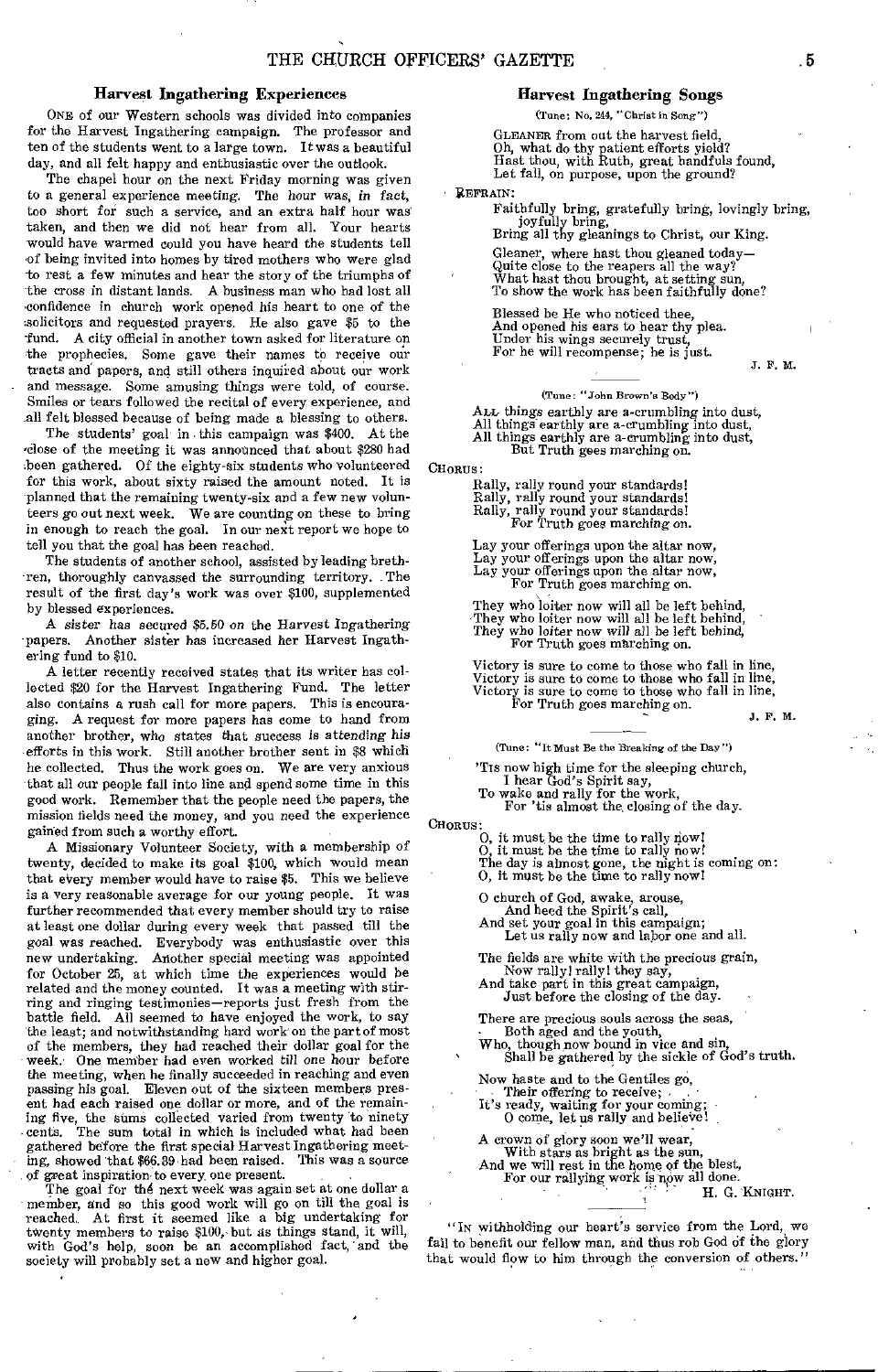#### Experiences of the Harvest Ingathering

"THE Harvest Ingathering campaign has begun in earnest, and most encouraging reports are being received. One member of the — church has already raised over \$30, and others at work are meeting with good experiences. The first remittance to be received at the office was from an isolated brother, who sent in \$10 as a result of his individual effort. One of our ministers reports \$12 received for his first three days' work. We also heard from another brother who is having splendid experiences."

"Surely the Lord has richly blessed me this year in the Harvest Ingathering work. The people, with just a few exceptions, have been very kind and generous. Five or six gave me their names and addresses so that I might call on them again. I believe some of these will accept the truth after further study.

"I have worked about twenty-one hours, have distributed one hundred and thirty-five papers, and have received \$25.75 for missions. I am not through yet. When I think of the millions in midnight darkness, I am inspired to work as never before."

"One sister sent a paper to one of her former teachers who is now a judge. She received a good letter in return, inclosing a five-dollar check for missions."

"A grand day, full of enthusiasm, splendid experiences, and crowned with at least a fair degree of success, seems to be the unanimous opinion of students and teachers concerning the day spent in the Harvest Ingathering campaign. At the chapel exercises on the following day, nearly \$400 was reported as the amount raised up to that time, and a few minutes after the chapel exercises, enough was reported to pass us over the \$400 mark. Since \$500 is the amount we have to raise, we are very much encouraged and quite determined to get the rest and reach our goal. The best we have ever done before was last year, when we raised about \$150.

"The whole school has been organized into nine bands, with a teacher and one or two student leaders in charge of each band. These bands met several times for instruction and training and for the assignment of territory. Each band was expected to raise two dollars a member, either by going out soliciting, by staying at home working, or by writing, letters. In this way every one felt the responsibility, and practically every one took hold in earnest. A large per cent of the school went out to solicit funds in the country and near-by cities.

"Tuesday, October 19, was the day appointed for this purpose. The understanding was that, if the weather was at all promising we would go out, but to make sure that there would be no misunderstanding, it was announced at the chapel exercises the day before that if the college bell should ring at six o'clock in the morning, and then after two minutes ring again, at the tolling of the bell we should close the school and the campaign would be on. During the night it rained, and in the morning at six o'clock the weather was unpromising, cloudy, and foggy; but we preferred to wade and dodge the showers rather than postpone the effort. We also believed that the Lord would give us a good day. faith was abundantly rewarded, for about eight o'clock the clouds began to break and the sun shone through..

" In the afternoon the students and teachers began to return, their faces lighted with enthusiasm and evidences of blessed experiences and financial success. So anxious were the students to have the experiences of the day related that they requested that the young men and women be permitted to meet in the chapel for the worship hour in the evening. This request was granted, and we had a most inspiring time together.

"At chapel hour the next day, a report was given by the teachers for each of the bands. The amount raised by the different bands varied from \$24 to over \$60. Those who had remained at home contributed the results of their labor, and money they had raised in some other way; it amounted to more than \$85. The total raised to the present time, as stated above, has passed the \$400 mark.

#### What Some Have Done

" ON the whole, I have never been treated with more courtesy than in this campaign, and I have engaged in several before this. A few people spoke disparagingly of the work, but many spoke approvingly, stating that it was a good and worthy work. One lady in the wealthy residence section, after I had set before her my work, said, 'We have so many calls to help in worthy causes that I am not able to help you much: I can only give you a dollar.' I thanked her and spoke appreciatively of the donation. When she handed me a check for the dollar she said, 'It is very little. I wish it was a hundred.' I assured her that I wished it was, but that I appreciated her donation just the same.

The following letter was received from a sister: "I will write a line tonight to let you know how we are getting along. We started this morning on our trip, and this evening finds us well and happy. with \$18.80 for missions. We. have surely enjoyed the day. Hope we can continue this good record."

One brother secured a gift of \$50. This, with the smaller gifts being received by scores of our dear brethren and sisters everywhere, will swell the total to a, good sum for missions.

One brother received twenty dollars for twenty papers.

"There are many interesting experiences which I might relate, but I will mention only this one: I called at a home and was met at the door by a pleasant-appearing gentleman who invited me in. After showing the paper and soliciting an offering, he told me that he was an agnostic. He expressed his confidence in the sincerity of the churches in the work in which they are engaged, but he could not believe as they do. I talked with him nearly an hour, after which he remarked that I had made statements about the truths of the Bible which were new to him. Before leaving, he gave me an offering, and remarked that although he did not see things as I did, yet he believed me to be sincere, and wanted to help the work in which I was engaged."

One sister who has seen eighty or more winters has ordered fifty papers and is actively at work. One isolated brother has sent in ten dollars as a result of his effort. Another sister who ordered ten papers has sent in one dollar which she received, and ordered ten more papers.

Two sisters have already received nearly twenty-five dollars in the Harvest Ingathering work, and have asked for more papers.

" ' Fifty dollars for each Union secretary to raise!' was the decision. Well, after some questioning in my own mind as to why a Union man has any more opportunities or responsibility than others, I started out among Methodist people who have a local foreign missionary society. I met a warm welcome, but found they were ' doing about all' they could in 'regular channels.' However, some gave dimes, some quarters, and a few half dollars.'

"I began work in the Harvest Ingathering by going to a number of places to get them to send in for their papers. I found them all willing to work. I have been out only one day with the papers, myself on account of a delay in receiving them. In the two hours I was out I visited five people, and four of them gave one dollar each. I expect to reach my goal."

"The Harvest Ingathering work is now on in earnest, and results are already being realized. One good sister who is so feeble that she has to use a wheel chair, and her eyes are so poor that she cannot read, ordered fifteen. She expects by the use of her chair, to visit the people who live near by."

"One sister who in previous years never received much over ten cents a paper has averaged nearly twenty-five cents this year. Some who had not planned to go out at all have now promised to do so, and I just heard that one of these has received nearly seven dollars alreay. " '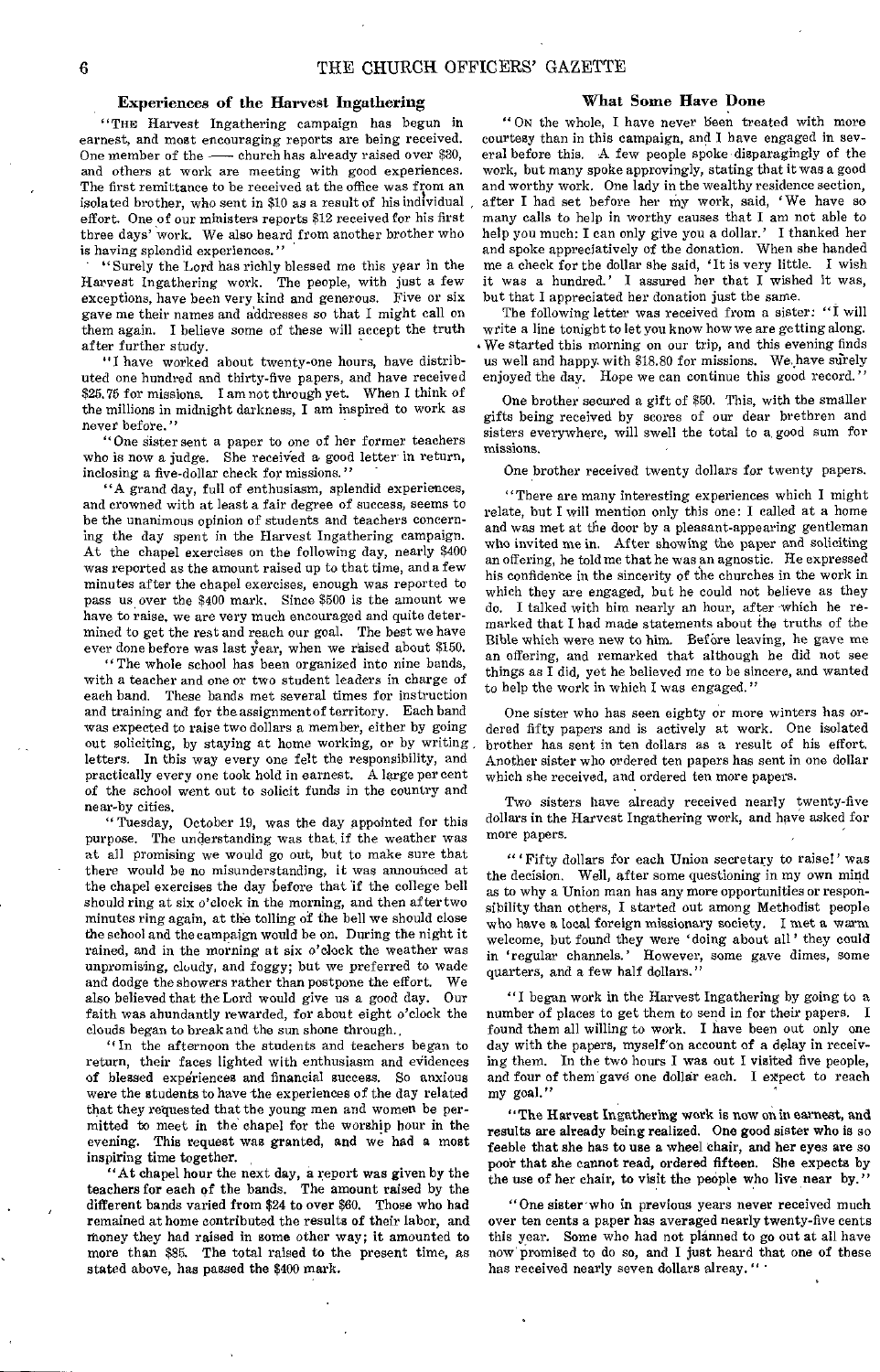## A Missionary Correspondence Class

SOME churches are conducting missionary correspondence classes once a week, *usually in* connection with the weeknight missionary meeting. As souls are being brought into the truth as a result of the letters and papers which these classes are sending out, other churches will wish to follow the same plan. We therefore give the plan which is being followed in one church, as it is quite practical and workable.

#### Supplies Needed

A table, or several small tables, will be needed, according to the number of persons who are to take part in the work. A supply of *writing* paper and envelopes will be required, and these should be of fairly good quality, that the letters may have a good appearance. Ink, blotting paper, paste, wrappers, and a brush are other necessities. A book for the band leader to record the names and addresses, and a supply of cards about four inches long and three inches wide, will also be required.

The Present Truth Series furnishes good papers to use in this work, as they are inexpensive and cover all phases of the truth. Small leaflets also ate needed to place in letters.

#### The Plan

The class meets, and the members divide the work. One *wraps* the papers; others address them; still others copy a sample letter, or write original letters, if they can do so.

The names and addresses are obtained from the conference tract society, from directories, or in other ways that the leaders of the work may devise.

The first letters are usually accompanied by the leaflet, "Heralds of the Morning, " and under separate cover is sent Present Truth Series No. 1. A card bearing a name and address, and a copy of the sample letter, are handed to each member of the class who will write a letter. Some will write two or three letters in the half hour usually given to this work. These will need two or three cards with names and addresses. Enough of these cards to supply all who will write letters should be prepared before the meeting. Any not used, together with the used ones, should be returned to the band leader at the close of the class.

The letters are not sealed, but are handed to the band leader, who enters the names and addresses in the record book, with the names of the writers. This is necessary in order that the second letter may be written by the same person, if no reply is received to the first. The list shows the date when the letters were written. After entering the names and *addresses in* the book, the band leader stamps and mails the letters. If the church is near the tract society office, the papers can be given to the secretary to send at pound rates. Otherwise the papers can be stamped at the meeting, and mailed at the nearest box or post office. The papers that accompany the letters are addressed by the members who write the letters, so the first week of the class there will be no separate addressing of papers.

#### Follow-up Work

The second week, new cards with names and addresses are handed out to the letter Writers. Present Truth Series No. 1 is sent to them with the leaflet "Heralds of the Morning." This keeps the work uniform and simple.

The cards used for letters the previous week have No. 2 placed on them when the letters are checked off by the band leader as he enters them in his book. Those who wrap the papers know this "No. 2" means that they are to send Present Truth Series No. 2 to these names and addresses. The next week the cards will have No. 3 on them, and cards with the names of those to whom letters were written the week before will bear No, 2. Before the meeting the band leader should state on a card how many of each paper will need to be wrapped. This he *gives to* the one who does the wrapping. The papers are wrapped separately, and a rubber band is placed round each lot, with a little ticket bearing the number on it, and they are given to the members who are to address them.

If this plan is followed, it is easy to keep a record of the work done, and to have the papers sent in regular order.

#### The Second Letter

If no reply is received by the time Present Truth Series No. 6 has been sent out, a second letter may be sent to the persons to whom the first letters were sent. The leaflet, "' We Would See Jesus," or some other leaflet on the second coming of Christ, may be sent with this.

Before the meeting the band leader should prepare the cards for this, with the names and addresses of the persons to whom the first letters were written and the names of those who wrote them. This will take the time of the letter writers from the seventh to the twelfth week, so that no new letters will be written during those weeks. The thirteenth week the work with new names and addresses will begin again, and the same process be repeated. This will make alternate periods, six weeks writing new letters and six weeks writing the second letters.

If some who wrote the first letters have left the class before the second letters are to be written, it is better not to write a second letter, as a letter coming from a different person would let the receiver know that it was not a personal matter, but some sort of society arrangement.

If one who wrote a first letter is merely absent, that card can be held over for a later meeting, the band leader noting on the card that it has not been used. When the second letters have been written, it is best to destroy the cards that were given out for them, that they may not be mixed with those from which the papers are addressed.

The papers are usually sent for from three to six months, if no reply is received. The cards are then destroyed, and the names marked off in the book.

When replies are received to the letters, the answers to them will need to be governed by what is said in the letters. If questions are asked, it is better to send a tract or leaflet on the subjects, rather than to attempt to answer them by letter. Arguments should be avoided in all cases. The replies which are received should be read in the missionary meetings, to encourage the members. E. M. G.

#### "He Careth for You"

WHAT can it mean? Is it ought to Him That the nights are long and the days are dim? Can he be touched by the griefs I bear, Which sadden the heart and whiten the hair? About his throne are eternal calms, And strong, glad music and happy psalms, And bliss unruffled by any stri How can he care for my little life?

And yet I want him to care for me While I live in this world where the sorrows be! When the lights die down from the path I take; When strength is feeble, and friends forsake;<br>When love and music, that once did bless,<br>Have left me to silence and loneliness, And my life song changes to silent prayers, — Then my heart cries out for a God who cares.

When shadow hangs o'er the whole day long, And my spirit is bowed with shame and wrong; When I am not good, and the deeper shade Of conscious sin makes my heart afraid, And the busy world has too much to do To stay in its course to help me through, And I long for a Saviour—can it be That the God of the universe cares for me?

0 wonderful story of deathless love! Each child is dear to that Heart above! He fights for me when I cannot fight; He comforts me in the gloom of night; He lifts the burden, for he is strong; He stills the sigh and awakes the song; The sorrow that brought me down he bears, And loves and pardons, because he cares.

All ye who are sad, take heart again! We are not alone in hours of pain; Our Father *stoops from* his throne above To soothe and quiet us with his love; He leaves us not when the storm is high; And we have safety, for he is nigh, Can it be trouble which he doth share?<br>O, rest in peace, for the Lord does care!

*—Marianne Farningham.*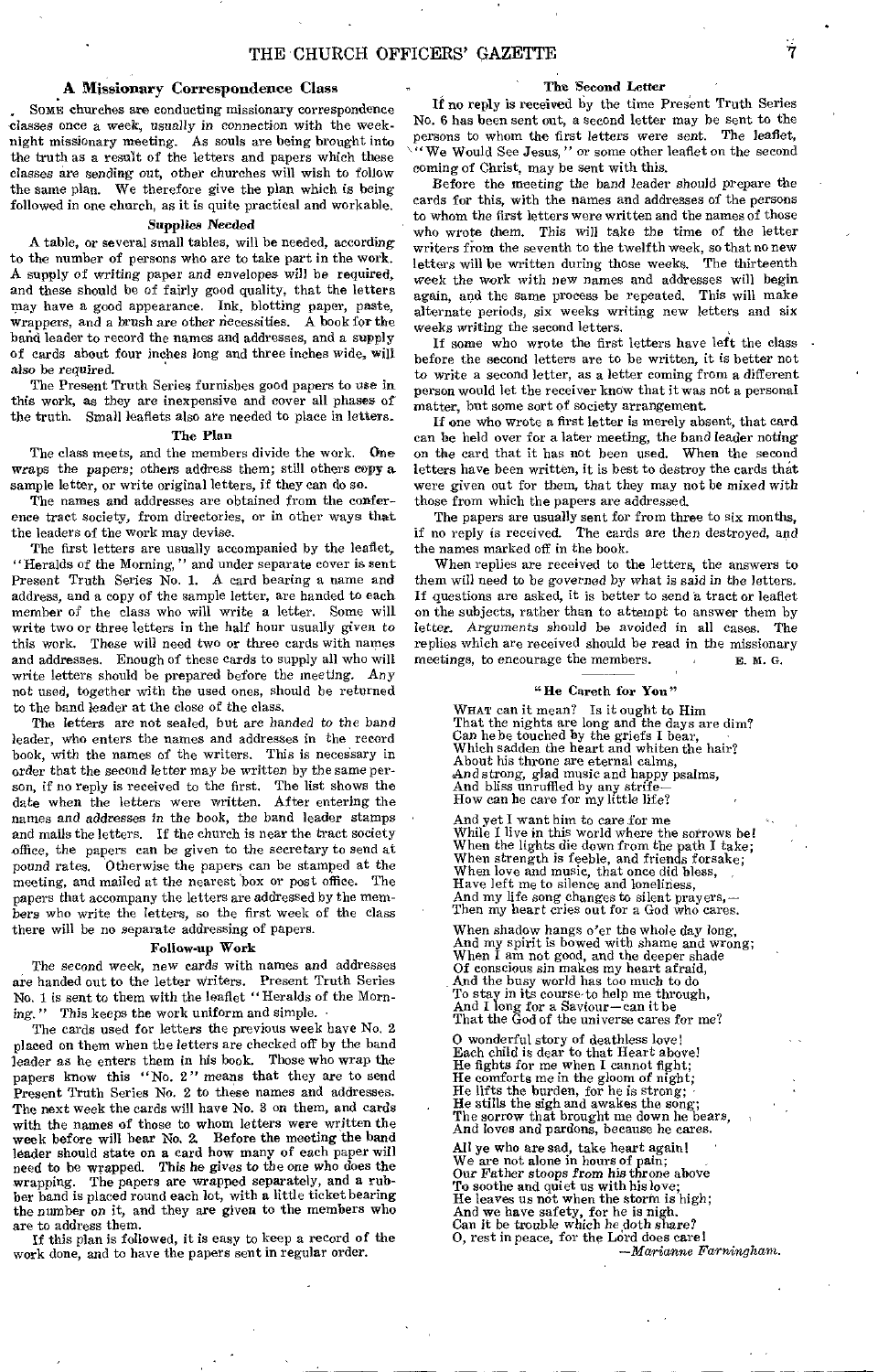## Missionary Oolunteer ;3tparttnent

#### Programs for Week Ending October 7 Senior

1. REPEAT the Morning Watch texts, in concert or responsively. Follow by a short talk on Youthful Workers (see *Instructor* of September 26 for helps), and the song, "Working, O Christ, with Thee" ("Christ in Song" No.

477). 2. Recitation: The Laborers are Few. (See *Instructor* of

September 26.)<br>
3. Talk: Why We Have a Harvest Ingathering Cam-<br>
paign. For helps see pages 3, 4, 5, of the September GA-

ZETTE; and pages 5, 6, of the current issue. Ten minutes. 4. *Map* Study of Our Missions. Have the map on the inside cover page of the Harvest Ingathering *Signs* redrawn on a large scale, with the lines ending in red dots or stars to show the mission stations receiving recruits in 1916. With this study give the growth in mission offerings, as shown in the table on page 2, with the appropriations planned for the present year, as outlined on page 3. Ten minutes.

5. Readings: China's Outposts; Waiting for the King; Won by Her Kindness; Africans Flock to School (or other short articles from the Harvest Ingathering *Signs).* 

6. Recitation: The Last Hour.

7. Harvest Ingathering Experiences.

8. Plans for work, assignment of territory, etc.

#### Junior

1. Song: "Onward, Christian Soldiers," "Christ in Song" No. 656.

2. Morning Watch exercise. Have the texts repeated by seven Juniors, who then sing the first and third stanzas of "Where are the Reapers?" "Christ in Song," No. 548. 3. Recitation: Children of All Lands.

4. Talk: Why We Have a Harvest Ingathering Campaign. This may follow in a simpler way the same lines as suggested for the Senior talk on this subject, and include the map study outlined under 4 above.<br>5. Readings: Robbie;

the Harvest Ingathering *Signs,* page 16.)

8. Plans for work, etc.

#### Note for the Leaders

This month's campaign is one of the most important seasons of the whole year. It is a call to duty and an opportunity for service. The Morning Watch texts are peculiarly appropriate, and in this meeting emphasis should be laid on the fact that the Lord has a work for the y

the children may have a part. Much of the spirit of the meeting depends on the songs chosen. A few have been suggested, but others or special music of an inspirational character should be sung.

The pages referred to in the September GAZETTE contain matter that will be helpful to the leaders in studying for these programs. So also with the pages referred to in the current number.

In her talk on the reasons for having a Harvest<br>Ingathering campaign, the Junior leader should be careful to avoid confusing the children with too many statistics or too much general information. A plain, clear-cut picture of the fields should be gained, and of the United States as a base of supplies. At the close of the talk, so might be called on to give a reason why we have this cam-

paign each year. Be sure to study the Harvest Ingathering number of the

Signs very carefully. Read it through from cover to cover,<br>then go over it for special points of interest.<br>
'Encourage all to take some part in distributing this num-<br>
Encourage all to take some part in distributing this n Goal.

Pray earnestly for the blessing and guidance of the Holy Spirit in all your work, not only that means may be gath-ered, but that the paper may be a blessing in the homes it enters.

Resolve!

Prepare!<br>Work!

#### The Last Hour

THE sunset burns across the sky; Upon the air its warning cry The curfew tolls, from tower to tower. O children, 'tis the last, last hour!

The work that centuries might have done Must crowd the hour of setting sun; And through all lands the saving Name Ye must, in fervent haste,proclaim.

Ere yet the vintage shout begin, 0 laborers, press in, press in! And fill unto its utmost coasts The vineyard of the Lord of hosts.

The fields are white to harvest. Weep, 0 tardy workers! as ye reap, For wasted hours that might have won Rich harvests ere the set of sun.

We hear His footsteps on the way!<br>O work while it is called today,<br>Constrained by love, endued with power,<br>O children, in this last, last hour!

*-Selected.* 

#### Children of All Lands

THERE are little black children on Africa's sand, And yellow-skinned babes in the Flowery Land, And brown in the isles of the sea,

And white ones and red in this land we call ours. But they all love the birds, and the trees, and the flowers, And play the same games as do we.

When Jesus, the Saviour, was here upon earth,

He blessed little children, and taught their true worth, — How precious these little souls be!<br>
"Suffer the children," the dear Saviour said, — And he didn't say yellow, white, black, brown, or red, But the *children* — "

In the streets of the city of cities so fair,

Where sorrow and sin never taint the pure air,

The children wilt play, large and small. They'll come from the yellow, red, brown, black, and white, For they all are alike in his heart-searching sight, And he equally loveth them all.

ELIZABETH ROSSER.

#### Programs for Week Ending October 14

#### Senior

1. TALK: He Careth for Me (for helps see *Instructor* of October 3), followed by a review of the Morning Watch texts.

2. Recitation: He Careth for You. (See p. 7.)

a. Bible Study: Life Only in Christ. This may be given by four members, each taking one topic. Time for each, four minutes.

4. Testimony Meeting. Fifteen minutes.

5. Reports of working bands. Some will have reports of their experience with the Harvest Ingathering *Signs.*  Others may be encouraged to take up this work.

6. Close the meeting by repeating the Pledge in concert.

#### Junior

1, Repeat the Morning Watch Texts. Follow by a short talk on the topic of the texts-He Careth for Me. For helps see the *Instructor* of October 3. Make this exercise personal and helpful.

2. Recitation: The Universal Language.

8. Bible Study: Life Only in Christ.

4. Reading: Jack's Queer Ways,

5. Reports of work.

6. Repeat the Pledge in concert.

#### Note for the Leaders

Upon the leader rests the, responsibility for the success or failure of the meeting. He should, in counsel with the executive committee, make out a plan for each meeting, and<br>be ready to assign each part at the meeting preceding the<br>time it is to be given.<br>Care should be taken to choose songs that reflect the

spirit of the subjects under consideration. For instance, in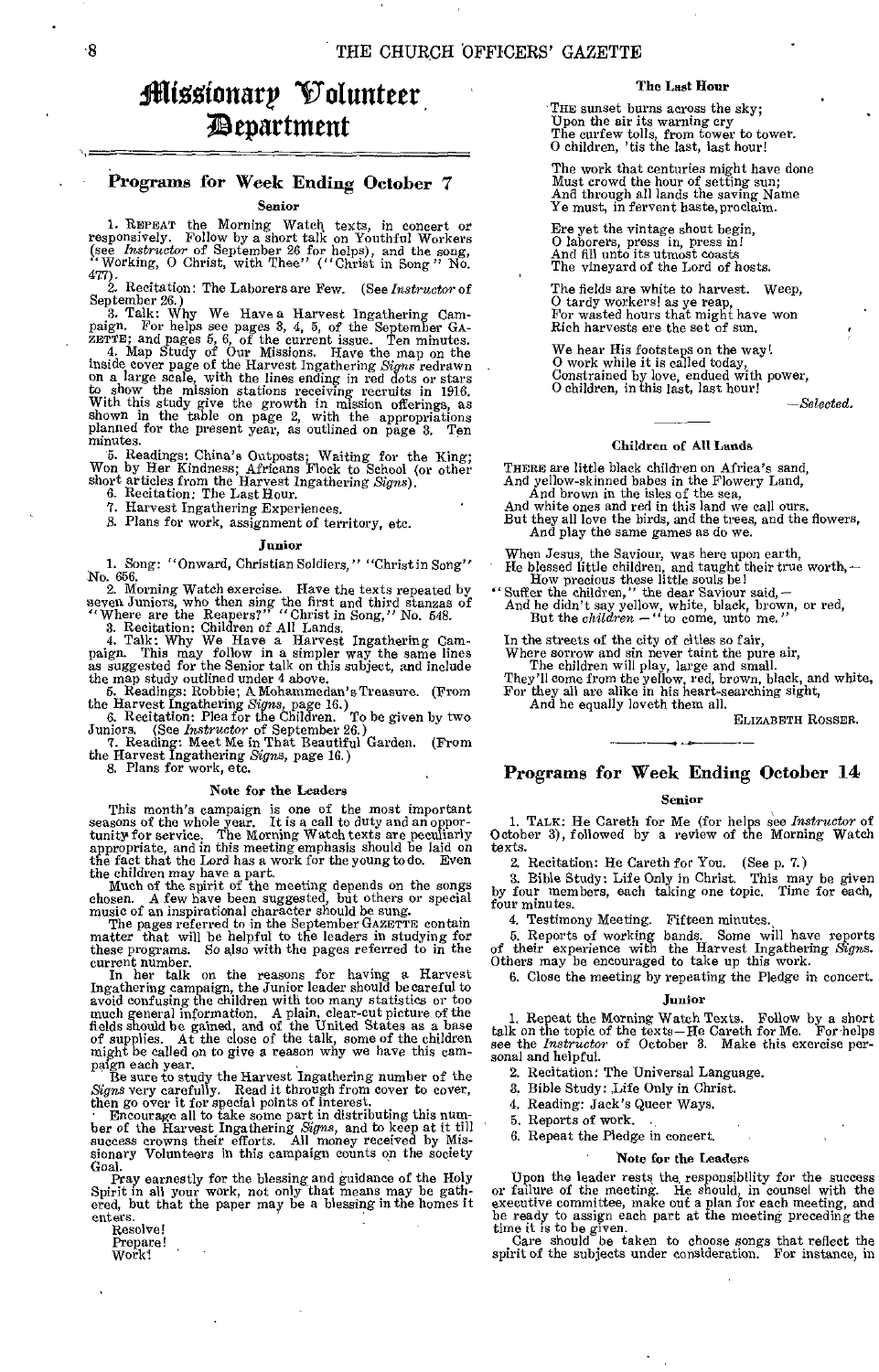the Senior program for this week, the opening song might be "He Leadeth Me" (" Christ in Song," No. 677), and following the recitation, three stanzas of "''Tis So Sweet to<br>Trust in Jesus,'' ("Christ in Song," No. 519) would be appro-

priate. The set of the material some who have not been assigned<br>a part in the work with the Harvest Ingathering Signs.<br>Encourage such to make a beginning.<br>The Junior leader should simplify the Bible study, and<br>adapt it to the older Juniors might give it, and two or three paragraphs from the chapters referred to in "The Great Controversy" could be read by others.

Do not fail to remember the Goals.

#### Life Only in Christ

1. Man is Mortal. Job 4:17.

2. By Sin Man Forfeited Life. Gen. 3 : 24; Rom. 6:23.

3. Man's Condition in Death. Ps. 6 : 5; 13 : 3; 146:4; Job 14:21; Feel. 9:5, 6, 10.

4. Immortality for the Righteous Through Christ. Rom.  $6: 23; 1$  John  $5: 11; 12;$  Col.  $3: 3, 4; 1$  Cor.  $15: 51: 55$ .

#### Notes

1. "God is the fountain of life; and when one chooses the service of sin, he separates from God, and thus cuts himself off from life. He is 'alienated from the life of God.' Christ says, 'All they that hate me love death.' existence for a time that they may develop their character and reveal their principles. This accomplished, they receive the results of their *own* choice. By a life of rebellion, Satan and all who unite with him place themselves so out of har-<br>mony with God that his very presence is to them a consum-<br>ing fire. The glory of him who is love will destroy them."<br>-"The Desire of Ages," pp. 763, 764.

2. "Christ became one flesh with us, in order that we might become one spirit with him. It is by virtue of this union that we are to come forth from the grave, --pot merely as a manifestation of the power of Christ, but because, through faith, his life has become ours. Those who see Christ in his true character, and receive him into the heart, have everlasting life. It is through the Spirit that Christ dwells in us; and the Spirit of God, received by faith, is the beginning of the life eternal.*"—,Id., p. 388.* 

3. Since, as stated in &el. 9:5, the dead know not any-thing, they have no knowledge of the lapse of time. " ' Six thousand years in the grave to a dead man is no more than a wink of the eye to the living.' To them, consciousness, our only means of measuring time, is gone: and it will seem to them when they awake that absolutely no tim And herein lies a most comforting thought in the Bible doctrine of the sleep of the dead, that in death there is no con-sciousness of the passing of time. To those who sleep in Jesus, their sleep, whether long or short, whether one year, one thousand years, or six thousand years, will be but as if the moment of sad parting were followed instantly by the glad reunion in the presence of Jesus at his glorious appearing and the resurrection of the just."

4. "To the believer, Christ is the resurrection and the life. In our Saviour the life that was lost through sin is restored; for he has life in himself to quicken whom he will. He is invested with the right to give immortality. The life that he laid doWn in humanity, he takes up again, and gives to humanity. 'I am come,' he said, 'that they might have life, and that they might have it more abundantly.' ' Who- - soever drinketh of the water that I shall give him, shall never thirst; but the water that I shall give him shall be in him a well of water springing up into everlasting life.'<br>'Whoso eateth my flesh, and drinketh my blood, hath eternal life, and I will raise him up at the last day

"To the believer, death is but a small matter. Christ<br>speaks of it as if it were of little moment. "If a man keep<br>my saying, he shall never see death," he shall never taste<br>of death." To the Christian, death is but a slee *japi 786, 787.* 

5. "In Christ is life, original, unborrowed, underived.<br>
"He that hath the Son hath life." The divinity of Christ is<br>
the believer's assurance of eternal life. "He that believeth<br>
in me,' said Jesus, 'though he were dead,

raised incorruptible, and the living righteous shall be trans-lated to heaven without seeing death. The miracle which Christ was about to perform, in raising Lazarus from the dead, would represent the resurrection of all the righteous dead. By his word and his works he declared himself the Author of the resurrection. He who himself was soon to die upon the *cross,* stood with the keys of death, a conqueror of the grave, and asserted his right and power to give eternal life.  $-Id$ , p. 530.

#### The Universal Language

THERE'S a language all can speak And each child can understand; No one ever finds it Greek;

It is known in every land; Volapuk it leaves behind,

Nor can Esperanto vie With this universal tongue, Reaching all beneath the sky.

It has neither verb nor noun; It has neither mood nor tense,

Paragraph nor sentence; yet It conveys the instant *sense* 

Of its meaning, e'en to those

Who can neither write nor read; It is spoken by the dumb,

And the deaf can hear and heed. Would you learn this magic tongue,

Speak to all, by all be heard, Converse hold with every race, Even talk with beast and bird? Listen, then; in all God's world, Everywhere from pole to pole, Kindness reaches every heart,

Kindness speaks to every soul.

*—Priscilla Leonard.* 

#### Jack's Queer Ways

EVERYBODY liked Jack. He was a pleasant, manly boy, about fourteen years old, a boy who was on friendly terms with the whole world.

His father was a physician, and his family lived in a small country town.

Of course, Jack went to school. In the afternoon, when school was over, he always ran up to his mother's room to tell her, in his bright, boyish way, how the day had passed, and to see if she had any *errands for him* to do, always glad to help in any way he could. After this little chat with his mother, he would dash off into the yard to play, or to busy himself in some other way. But he was never far away, was ready to be called any moment, and generally where he could be seen from some of the many windows of the big, old-fashioned house.

At least this had always been his custom until the winter of which I am speaking. This winter Jack seemed to have fallen into queer ways.

He came home, to be sure, at the usual time, but after the little visit with' his mother, seemed to disappear entirely—for an hour and a half he positively could not be found. They could not see him, no matter which way they looked, and they could not even make him hear when they called.

All this seemed very strange, but he had always been a trusty boy, and his mother thought little of it at first. Still, as Jack continued to disappear day after day, at the same hour, for weeks, she thought it best to speak to his father about it.

"How long does he stay out?" asked the doctor.

"Very often till the lamps are lighted," was the answer.

"Have you asked him where he goes?"

"Why, yes," the mother replied, "and that's the strangest part of it all! He seems so confused, and doesn't answer directly, but *tries* to talk about something else. cannot understand it, but some way I do not believe he is doing wrong, for he looks right into my eyes, and doesn't act as if he had anything to be ashamed *of."* 

*"It* is quite strange," said the doctor. 'Then he sat quiet for a long time. At last he said, "Well, little mother, I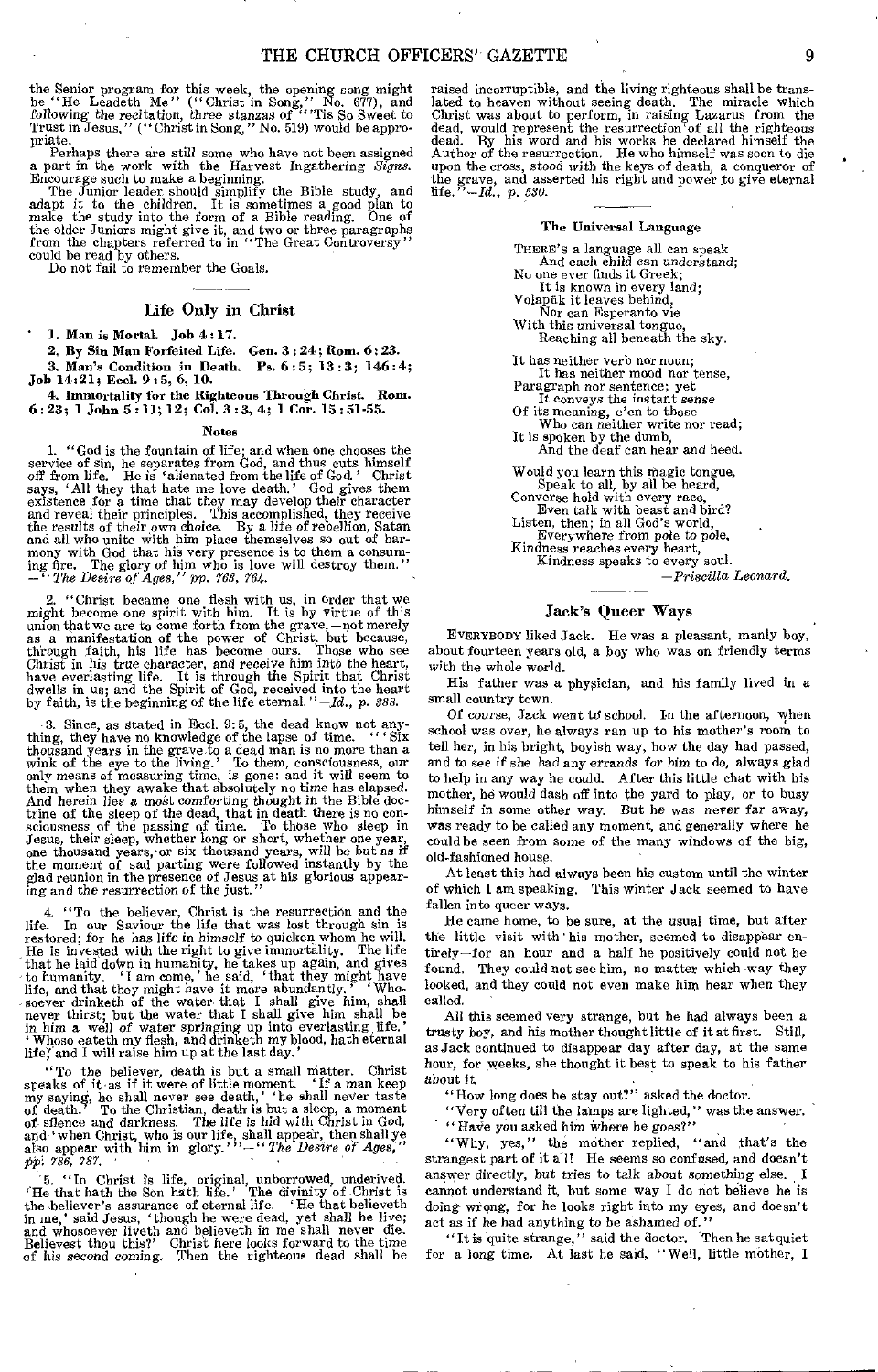think we'll trust the lad a while longer, and say nothing more about it to him."

Time passed on, and the mother looked anxiously many an evening *as* she lighted the lamps and her boy was not home yet; and when at last he did come in, flushed and tired, and said not a word as to how he had 'spent his afternoon, she wondered more than ever.

This kept up all winter. Toward spring the doctor was slowly driving home one day just at twilight, when, as he passed a poor, forlorn cottage, he heard a rap on the window.

He stopped his horse at once, got out of his gig, and walked to the door. He knocked, but no one opened; only a voice called, "Come in!"

He entered the shabby room, and found a poor old woman lying on a miserable bed. The room was bare and cheerless, except for the bright fire burning in the small stove, beside which lay a neat pile of wood. The'doctor did what he could to ease the poor woman's sufferings, and then asked who lived with her to take care of her.<br>"Not a soul," she said. "I'

"'I'm all alone. I haven't a chick nor a child in all the wide world."

The doctor looked at the wood near the stove, and wondered to himself how the sick woman could chop and pile it so nicely; but he said nothing, and she went on sadly, —

"I've had a hard time of it this winter, and I'd have died sure if it hadn't been for that blessed boy."

" Why, I thought you lived alone, and had no children!" exclaimed the doctor.

"No more I haven't," said she. "I'm all alone, as I told ye, but the good Lord has been a-takin' care of me, for a bit of a boy, bless his heart! has been a-comin' here every day this winter for to help me. He chopped the wood the minister sent me, and brought some in here every night, and piled it up like that [pointing to the sticks in the corner], and, the harder it stormed, the surer he seemed to come. He'd never so much as tell me where he lived, and I only know his name is—"

"Jack?" asked the doctor, in an unsteady voice.

"Yes, sir; that's it. Do yethe knowing him, Doctor?"

'" I think perhaps I do," was the husky answer.

" Well, may the Lord bless him, and may he never be cold himself, the dear lad!"

The doctor did not speak for a few moments, then he left, promising to send some one to care for the sick woman that night. He drove home very fast, and a strange dimness came into his eyes every now and then, as he thought it all over.

He went to his wife's room, and began, as usual, to tell her all that had happened during the day. When, at last, he came to his visit at the cottage, he watched his wife's face, as he told of the lonely, sick old woman, the warm fire, and the young chopper.

When he had finished, tears were in her eyes, but she only said, " Dear Jack!"

Jack's queer ways were explained at last. And "Jack's old woman," as they called her, never wanted from this time for any comfort as long as she lived. So, after all, Jack could not feel so very sorry that his kindness, done in secret, at last "found him out."—Round *Table.* 

HAVE you seen the Missionary Volunteer emblem? It is<br>a neat little pin of oxidized silver. Over the relief map of<br>portions of the Eastern and Western hemispheres are the<br>letters "M V" in red fired enamel. The emblem can be Volunteers who desire emblems can obtain them from their tract society for fifteen cents.

This is what one Reading Course member wrote to her Conference secretary: "We start in the Reading Course next Sabbath. Thirteen have promised to take the course. Our town is guaranteed now, on account of the infantile paralysis, and children under sixteen are not allowed in pub-lic gatherings; but we are going to meet on Elva's porch these warm days."

#### Programs for Week Ending October 21

#### Senior

1. TALK: Our Words. (For helps see the *Instructor* of October 10.) Call on seven members to repeat the texts. 2. Study on Organization: Organization of the North

American Division Conference. To be given as a talk, illus-trated by a diagram or an outline on the board or a large sheet of paper. A list of, questions based on the article may be prepared and given out to be answered during the course of the study.

3. Quiz: The Departments of the North American Division Conference.

4. Talk: Work and Growth of the North American Divi-sion Conference. 5. Reading: The North American Division Conference a

Base of Supplies.

6. Reports of work with the Harvest Ingathering *Signs.* 

#### Junior

1. Repeat the Pledge in concert.<br>
2. Morning Watch Exercise. Have seven Juniors repeat<br>
the Morning Watch texts on Our Words.<br>
3. Recitation: Remember!

4. Bible Study: Praising God in Song. This may be given by four Juniors. 5. Talk by the Leader: Singing God's Praise.

6. Talks by three Juniors:  $^{14}$  Jesus, and Shall It Ever Be?" <br>"I'm But a Stranger Here;" "Onward, Christian Soldiers!"

7. Reading: Jesus Sang.<br>
8. Reports of work, especially of experiences in the Harvest Ingathering campaign.

#### Note for the Leaders

A series of studies on Organization has been prepared for<br>the Senior Missionary Volunteer Societies. The first of<br>these, taking up the general organization of our work, was<br>considered last month. This week we give some tim

ization, its growth, its departments, etc. It may seem at first thought that this is a dry subject, and one that it is hard to make interesting. But when we take into consideration its importance, and how few of our young people could give a simple, clear explanation of the working organization of our church, surely the leaders will be willing<br>to bend every energy to making this Sabbath's program one<br>that shall be long remembered. Aim to have the plan so<br>well in your own mind that you can answer ques Volunteers, to it.

Organization, however perfect, cannot save men. Neither can the best lighthouse that was ever built save a ship from going on the rocks at night. Just as the light needs the lighthouse in order that it may do the most effective work in saving men from shipwreck, so the light of the gospel truth needs the strong, well-organized church to hold it aloft, that its saving beams may guide lost men and women into the safe harbor.

#### Organization of North American Division **Conference**

#### When and How Organized

THE work of the third angel's message has grown from weakness and obscurity until it has girdled the earth, and is known more or less in all the countries of the world. The organization which fosters the various interests of the cause, and directs and supervises the work in all lands, has been a matter of growth. When the cause was weak, and the scope of its work was limited, it did not require all the organization that is needed at the present time; but as it has grown, new agencies and institutions have been brought into existence to strengthen and carry forward the interests of the message in all lands.

As we have already noted, churches were organized at first. Later these were grouped into conferences, with the proper officers. These local conferences then constituted the General Conference, which had its proper officers. This organization was found to be sufficient for a number of years.

But as the work grew, we were instructed to reorganize, and place responsibility on more men, in order that the work might be directed in a broad, aggressive, and wise way. To meet this instruction and the pressing demands of the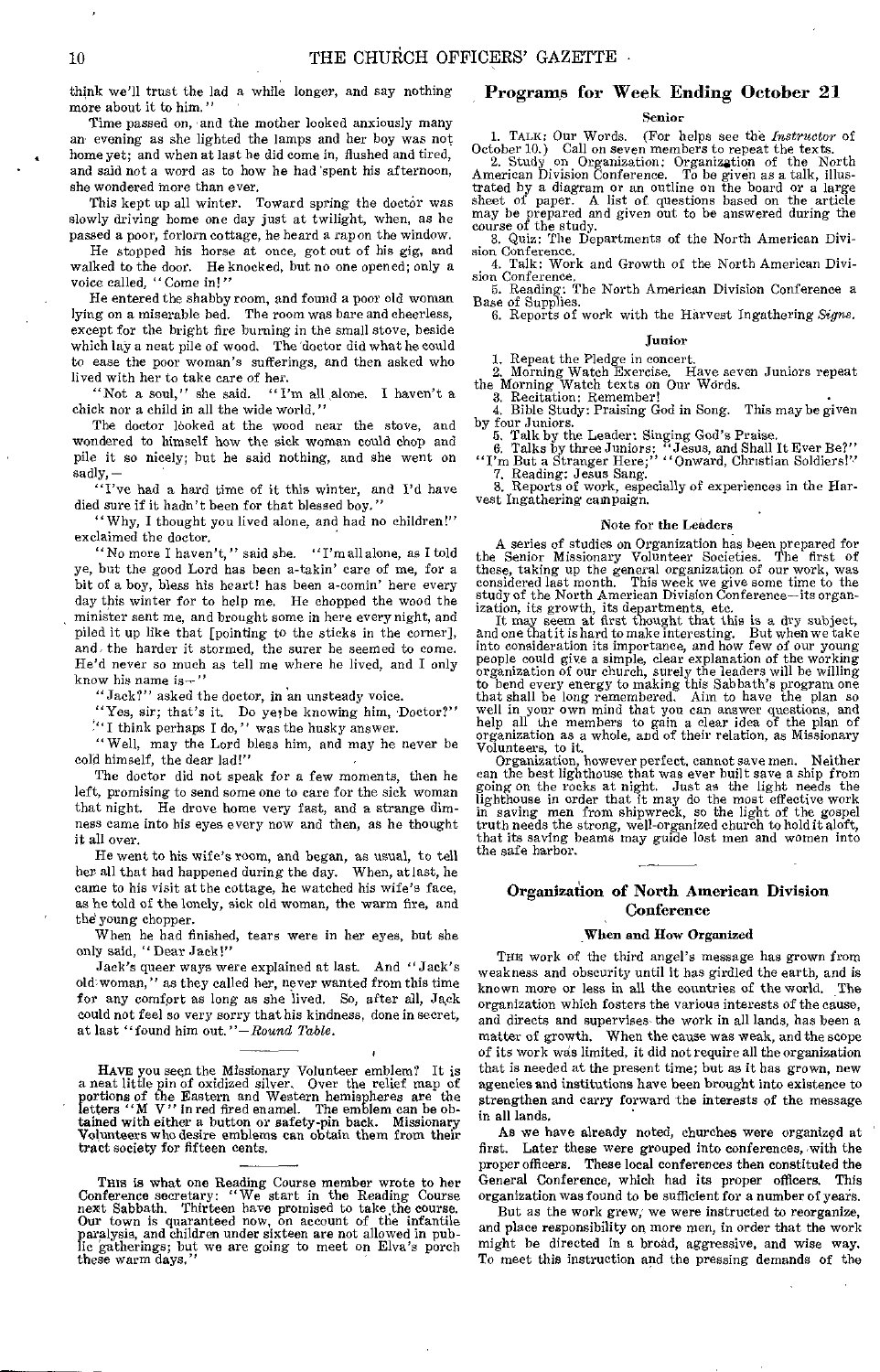*growing* work itself, Union Conferences were formed both at home and abroad, by grouping certain local conferences together, forming a constitution, and electing a president, a secretary, and a treasurer, with such other secretaries *and*  helpers as were necessary. These Union Conferences, with such *local conferences* as were not included in them, and the mission fields of the world, composed the General Conference, all parts of the field being constitutionally represented in the General Conference meetings.

But as the cause kept growing, further divisions seemed to be required in order properly to develop the work. Therefore, at the General Conference held in Takoma Park, D. C., May 15 to June 8, 1913, enabling acts were passed, authorizing the delegates from Europe to form an *organization* to be known as the European Division Conference, and the delegates from North America to form a similar division. Concerning the organization of the North American Division Conference, I copy the following from the General Conference minutes:—

"L. R. Conradi [Chairman]: We will now hear from committees.

" W. T. Knox: I crave the privilege of presenting first a memorial we have prepared. In behalf of the committee,

H. R. Shlisbury will present it, if there is no objection. "H. R. Salisbury [reading]: 'In harmony with the plans Air perfecting the organization of our world-wide work, the Union Conference presidents of the United States and Can-ada respectfully petition the General Conference assembled to authorize the organization of a division conference to be known as the North American Division Conference.' Mr. Chairman, I move the acceptance *of this.* 

"Frederick Griggs: I second that. "L. R. Conradi: Are there any remarks? " W. T. Knox: When this plan of organization was first suggested in the memorial that came to us from our brethren in Europe in the fall of 1912, the matter received consider-able *attention* by the brethren in attendance at the autumn council, and at the special council in California last January. To most of the brethren the plan of dividing the world into Division Conferences seemed reasonable. It was thought best not to attempt this work at once further than the creation of the European Division Conference. But as as a change in our organization would be inevitable sooner<br>or later, that this was the opportune time to create a or later, that this was the opportune time to create a North American Division Conference. There will be, without doubt, an enabling act introduced which will *give* oppor-tunity for fully enlarging upon the benefits that appear to be within our reach in this step. But I would simply state that the advantages to be gained *as a* result of immediate action so far outweigh the difficulties that confront us, that we feel constrained to bring this memorial before you at this time. From counsels we have had with the different Union Conference presidents, and also a number of leading brethren intimately concerned with our work in America, I feel free to say that we are united in presenting this

request before you. "Question was called, and the motion to accept the memorial was carried.<br>
"L. R. Conradi: Are we now ready to have this enabling

act read?

In response to the request of the North American Union Conference presidents for the organization of a North

American Division of the General Conference, — " '15. *Resolved,* That we hereby authorize the delegates from North America, of the following *Union* Conferences now present in this General Conference, —namely the Atlan-tic, the Central, the Columbia, the Lake, the Northern, the North Pacific, the Pacific, the Southeastern, the Southern, the Southwestern, the Eastern Canadian, andi the Western Canadian Union,—to meet and organize the North American Division Conference; and we *recommend* that in organizing said conference they adopt and act upon the following constitution and by-laws.'''

A constitution was adopted, in *which it* was stated that this organization should be known as "The North American Division Conference," and that its territory should be North America, except Mexico and the states of Central America.

The organization was completed by the election of the following officers:—

President, I. H. Evans; Secretary, G. B. Thompson; Treasurer, W. T. Knox. Departmental Secretaries: Publishing, W. W. Eastman; Medical, H. W. Miller, M. D.; Educational, H. R. Salisbury; Missionary Volunteer, Matilda Erickson; Religious Liberty, C. S. Longaere; General Foreign, 0. A. Olsen; German, G. F. Haffner and J. H. Schilling: Danish-Norwegian, L. H. Christian; Swedish, S. Mortensen; Negro, C. B. Stephenson; Sabbath School, Mrs. L. Flora Plummer. W. L. Burgan was elected secretary of the Press Bureau, and H. E. Rogers, statistical secretary.

A list of the present officers may be found in the Year Book for 1916.

The Executive Committee of the North American Division Conference is made up as follows:—

#### EXECUTIVE COMMITTEE President N. A. D. Conference Secretary N. A. D. Conference Treasurer N. A. D. Conference Departmental Secretaries (12): Medical Missionary Educational Missionary Volunteer Sabbath School Religious Liberty Publishing<br>General Foreign German (West) German (East) Danish-Norwegian Swedish *Negro*  Union Conference Presidents (12): Atlantic Central Columbia Eastern Canadian *Lake*  Northern North Pacific Pacific Southeastern Southern Southwestern Western Canadian Elective Members (5)

The executive committee is to take the oversight of the work in the interval between the regular sessions of the Division Conference. The following from the by-laws of the Constitution *defines* the *power* of the committee:—

"Section 1. During the intervals between sessions of the conference, the executive committee shall have full administrative power, with authority to grant and withdraw credentials and licenses, and to fill for the current term any vacancies that may occur in its offices, boards, committees, or agents, — by death, resignation, or otherwise, — except in cases where other provision for filling such vacancies shall be made by vote of the conference. The withdrawal of credentials or *filling* of vacancies on' the executive committee shall require the consent of two thirds of the members of the executive committee."

This provision of the by-laws is similar to that of the General Conference, as well as the local and Union Conferences. It is, of course, not possible for the entire body of delegates to remain together all the time, but this *provision*  of the by-laws provides for a strong working policy which is in constant operation, and is effective in advancing the work. G. B. THOMPSON.

The Departments of the North American Division Conference

PROPERLY to look after the, large and growing interests of the work in the North American Division Conference, which comprises a membership of nearly 80,000 and a territory of wide extent, twelve departments—the Publishing, Medical, Educational, Missionary Volunteer, Sabbath School, Religious Liberty, Home Missionary (organized since the last General Conference), Negro, General Foreign, German (West), German (East), Danish-Norwegian, and Swedish were organized, each in charge of an experienced secretary, with an advisory committee. These departments are similar, in their organization and working, to the departments *in* the local and Union Conferences, only having a wider scope.

The work *of* the president and the secretary of the Division is such as usually pertains to those offices. The president is the presiding officer at all meetings of the Division Conference or its executive committee, and has general supervision of the work throughout the territory of the Division Conference. His duties are numerous, and sometimes quite exacting. His correspondence is heavy.

The work of the secretary is to keep a record of all the proceedings of the Division Conference, recording all the actions taken by the executive committee, duplicating all these actions, and placing them in the hands of the committee members, and carrying on an important line of correspondence with local and Union conference officers and others through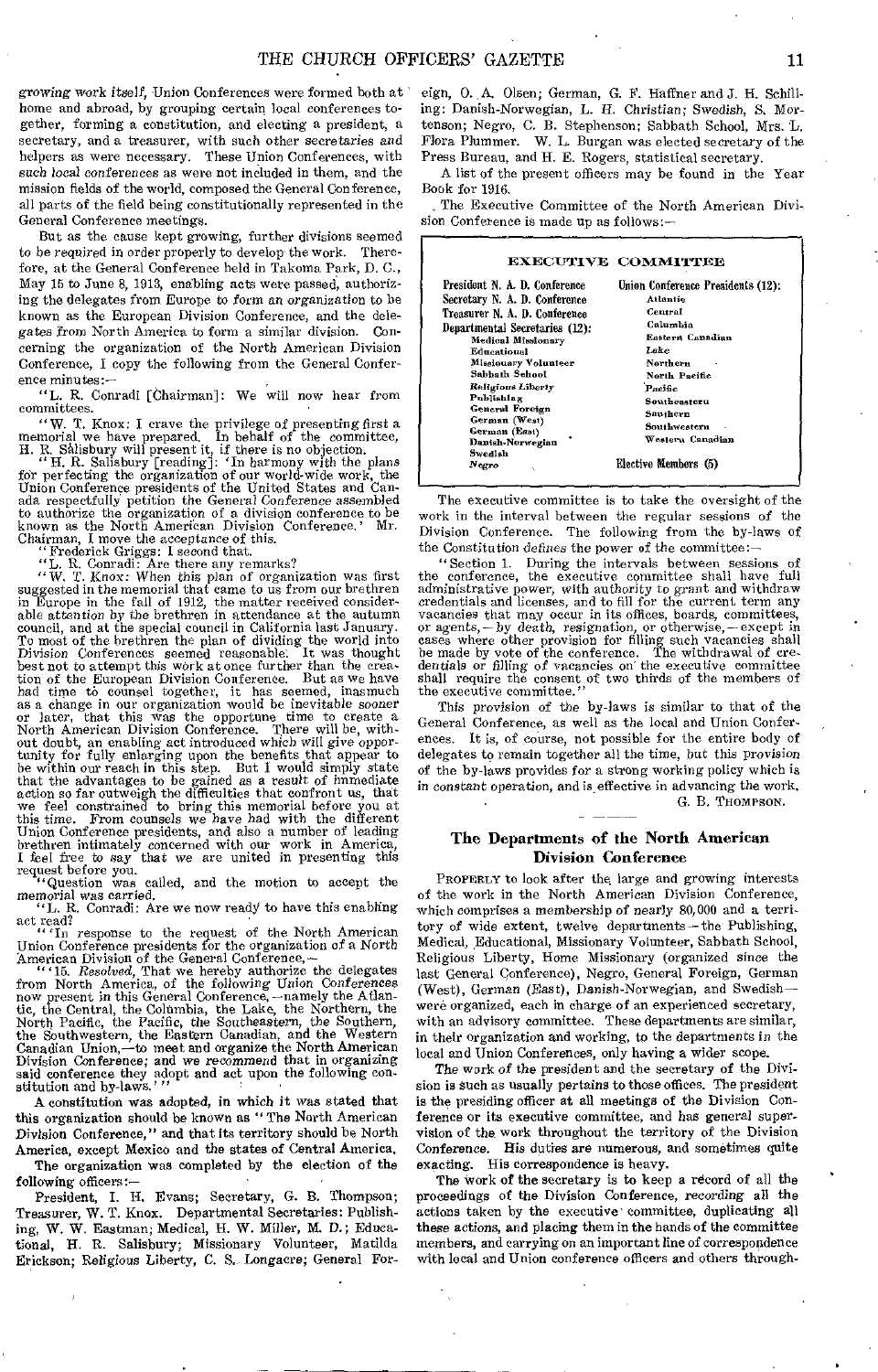out the field. He also works with the president in, holding meetings and advancing the work in the various local and Union Conferences.

The work of each departmental secretary is to study, give counsel, and build up the work of his department, and push forward such plans and policies as may be agreed upon by the executive committee of the Division Conference.

The secretary of the Publishing Department studies the circulation of our literature, and how best to promote the sale of books, tracts, magazines, and papers throughout the field. He works with local and Union conference officers in strengthening the work in various ways, securing capable men to lead in the work in the conferences, and advising concerning the best plans with which to advance the work.

The educational secretary gives special thought to educational matters. He counsels with the educational secretaries in local and Union Conferences, and with principals and teachers in our schools, endeavoring in every way possible to strengthen and unify our educational work, to the end that all our young people may secure a Christian education.

The secretary of the Missionary Volunteer Department bends all the energies of this department toward the work of saving the tens of thousands of young people in Seventh-day Adventist homes and churches, as well as those who may come under their influence. Much attention is given to the spiritual life. Aside from evangelistic efforts, helps to Christian living, such as the Morning Watch Calendar, are prepared and published. A strong line of educational work, including systematic Bible study, Senior and Junior Reading Courses, and a study of Bible doctrines and our denominational history, is also carried forward. Three separate lessons, or programs, are prepared for the use of the Missionary Volunteers in their regular weekly meetings—those in the Advanced Schools, the regular Senior societi iors. Various lines of Christian work suited to the age and experience of the young people, are outlined by the department, and missionary campaigns are promoted. Money is raised for special missionary enterprises, and the amounts thus given are increasing year by year. All this me

officers of the Missionary Volunteer Department.<br>The interests of the Sabbath school work are promoted<br>by the Sabbath School Department. Lessons must be pre-<br>pared for study each Sabbath in the senior, junior, inter-<br>media

The Home Missionary Department has been organized since the last General Conference. Brother F. W. Paap was chosen secretary. Its special work is to encourage all our people in the churches to do some kind of missionary work, and to lead each member to become a soul-winner.

The Medical Missionary Department through its secretary works in the interests of temperance and hygiene, unifies the work in our sanitariums, and promotes dietetic reform throughout the field.

The work of the Religious Liberty Department is to point out the dangers which threaten the constitutional pillars of the nation, and to endeavor to educate the people in every legitimate way upon the principles of Christian liberty.

The work of the Negro Department is confined largely to the work of the message among the ten million colored people<br>in the North American Division Conference. A good begin-<br>ning has been made, yet much remains to be done along<br>evangelical and educational lines, in which the de

The Foreign departments work, especially in the interests of the foreign-speaking peoples who have come to our shores. The German departments give special study to strengthening the work among the German people, the Danish-Norwegian among those who speak this language, the Swedish among this nationality. The General Foreign Department, of which Elder O. A. Olsen was secretary up to the time of his death, gives special attention to all the other nation Jews, Italians, Bohemians, French, Poles, etc. This arrange-ment is proving to be quite a factor in extending the message ;among all these various foreigners in our land.

None of these departments works along independent lines, or is expected to exercise executive power, but all work to-gether as units, as parts of the great whole, They advise and plan with the executive committee, and in this way the work moves on harmoniously and effectively.

G. B. THOMPSON.

#### Work and Growth of the North American Division Conference

THE organization of the North American Division Conference is proving to be a wise move, considered from the standpoint of the work in this field, as well as abroad. For some years we gave considerable attention to the work of organization. In harmony with counsel which came to us from the Spirit of prophecy, the work was reorganized and greatly strengthened. In order to make this change, it was necessary that some of the leading men should give much thought and study to the matter.

Now that our system of organization is so well perfected, and working smoothly throughout the field, the tide is turning toward strong evangelical work, strengthening the churches and companies, and raising up new churches.

The evangelical idea is strong in the North American Division Conference. It has been urged in all the Union Conference meetings and institutes, and finds a ready response in the hearts of all the workers. Winning souls is the supreme ambition of all ministers and workers. All the departments are emphasizing it. Our colleges and academies are keeping it constantly before their pupils, and it is taking root everywhere.

As a result of this work, a very encouraging' growth in membership is seen. Although our conferences' have been giving special attention to correcting their church membership lists, and removing therefrom such names as ought no longer to be counted, yet the records of the statistical secretary show an encouraging growth. When the North American Division Conference was organized, the membership was approximately 65,000. It.is now about 80,000, showing a gain of some 15,000. Though we should be pleased to see an even greater gain, yet this, all things considered, is encouraging.

Recently the work in our large cities has opened up well. Elder A. G. Daniells has given a number of months almost entirely to speaking in large halls in Portland, Pittsburgh, Hartford, Minneapolis, St. Paul, Duluth, and other cities. Large congregations have gathered in these places, and listened with interest to the truths spoken. Other laborers have had similar encouraging results. This indicates that the message is returning to the East in power, and that God is about to pour out his Spirit in rich measure upon those who bring the message to our large centers of population. The present year doubtless witnesses the strongest efforts we have ever put forth in our large cities. In New York City alone, eight or nine strong efforts are in successful operation. It is much the same in all parts of the field, and we confidently expect to see a large ingathering of souls.

G. B. THOMPSON.

#### The North American Division Conference a Base of Supplies

THE beginning of the work of the third angel's message was in America. This choice of the place was not an accident or a matter of chance. God started this work. Its development and growth at this time are in direct fulfilment of prophecy. The great threefold message of Revelation 14, revealed to John on patmos, is just as truly a prophecy as any in the book of Daniel. Those who become a part of this movement, and carry it forward, are in the providence of God helping to fulfil prophecy. This thought makes the' final triumph of the message certain; for God never allows that to fail of coming to- pass which he has predicted. His prophecies are as sure as his throne. And just as God chooses the instruments through whom he will speak to the people, so he chose the place where his message should have its birth. In his providence he chose America. This is the land from which his warning for the last days is to go forth to all the world.

This has already proved to be a wise provision, Recently one of our workers who, since the beginning of hostilities, has been caring for the interests of our work in one of the countries now at war, related to me how the cause had been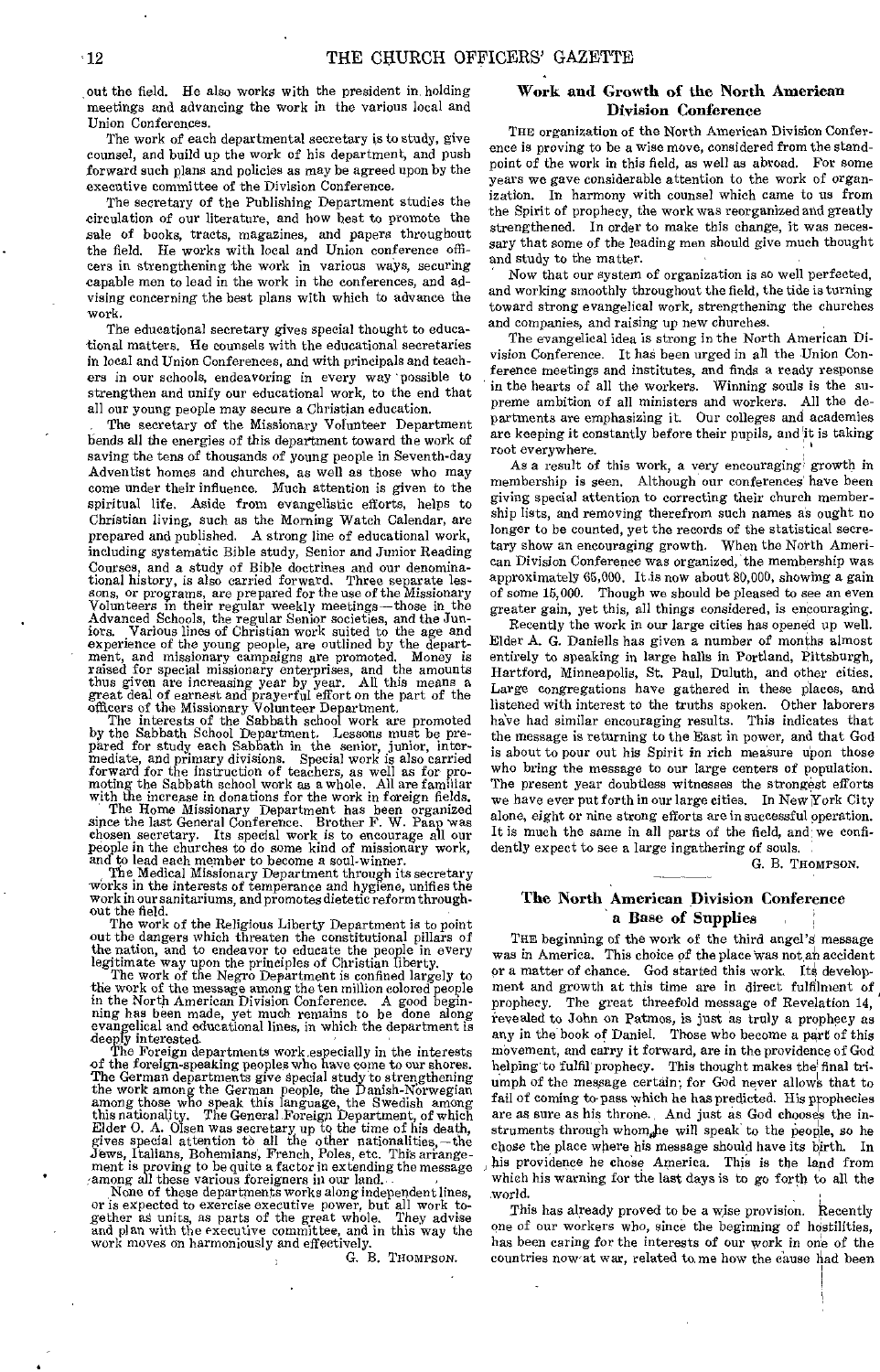saved in various crises, and how the workers had been saved from great trouble and possible banishment, by the fact that the headquarters of our work is in America and not in Europe. No doubt the future has many similar experiences in store for us. How thankful we should be that the message, which had its beginning in obscurity and great poverty, has spread out to all the nations of the world!

In 1874 our foreign missionary work began in a definite way by the sending of Elder J. N. Andrews to Europe. From that time till the present our missionary work has continued to grow, until now, in addition to the means produced in the different fields, we are sending from the North American Division to the support of our mission work in the regions beyond approximately two thousand dollars a day; and in addition to this we are sending out each year scores of strong, educated missionaries. A party of forty-two recently sailed from San Francisco, Cal., for the Far East.

Thus in the providence of God the North American Division Conference has been, and doubtless will continue to, be, the base of supplies for funds and workers to. finish giving the third angel's message to the world. While this brings a very great blessing, it also involves a serious responsibility. Properly to discharge this great trust, we must keep the base of supplies strong. Just in proportion as we are strong at home shall we be *strong* in the fields abroad. If the base is allowed to weaken or crumble, the whole structure will be placed *in jeopardy.'* 

The supply of workers must be constantly increased. From our schools there must pour forth a steady stream of strong, consecrated, educated workers, equipped for service, and ready to go anywhere at the call of God. There must also be an ever-increasing flow of funds to transport, feed, and clothe this increasing army of workers. And back of it all must be the entire body of believers, strong in faith, wholly consecrated, with themselves and all they have in this world on the altar to be used in the furtherance *of* this work until it shall close in glory and power, and the Lord shall be revealed in the heavens *in majesty* and power to take his people home. G. B. THOMPSON.

#### Praising God in Song

The Angels Sing. Luke 2: 13, 14; Job 38: 4-7.

God is Pleased to Have His Children Sing. Ps. 69:30,<br>31; *Matt.* 21:9, 15, 16.<br>What to Sing. Col. 3:16.

The Redeemed Will Sing. Rev. 15 :2, 3.

## Singing God's Praise

THERE is a pretty story about the Far North where the night *is* months long. It is said that when it is near dawn, the natives send a messenger to the highest point of the land to look for the first gleams of day, and when the messenger catches a glimpse of a sunbeam, he cries, "Behold the sun!" Then all the rest of the people take up the shout, "Behold the sun!" Young and old rejoice that the long night has ended at last, and that daylight, sunshine, and warmth are to be theirs for a'time.

Whether or not the story is true, there is a lesson here for us all. Those Northern people may forget in, the long day that they were so glad when the morning came, and we sometimes forget to be glad and grateful to our heavenly Father for all his goodness. But we can say in the morning, "Praise God, from whom all *blessings flow,"* and then we can be sure of having shown our gratitude at least once a day.

One of the sweetest ways for us to praise God is by singing hymns. Does that sound like an uninteresting thing to do? Just try it for a while, and you will find out that it is just as nice as any other kind of singing—nicer, in fact. Why not learn by heart the hymns we sing and study about today? It is so easy to learn them, and you will always be glad to know. them, and to be able to sing them without a book.

When you learn these hymns and sing'them, remember that you are learning hymns that are sung all over the world. Some of them have been translated into other *languages, but* 

even in English they are sung wherever American missionaries are stationed. Some years ago England went to great expense to have the national anthem translated into the different languages—dialects, we call them—spoken in India. It was translated into Arabic, Persian, Hindustani, and the rest, so that all the natives, no matter what their tongue, could unite in singing, "God Save the King." If you take your Bible, and turn to the New Testament and read in the fifth chapter of Revelation, verses nine to thirteen, you will see a picture of what will happen when all the world has learned of the gospel. All nations and all peoples will *sing*  praises to our God, — praise -that boys and girls should give daily to their loving heavenly *Father.—Adapted from the Junior Herald. — —* —

#### "Jesus, and Shall It Ever Be?"

ALL Juniors should have a special interest in this beautiful hymn; for it was written by a boy, and a boy only ten *years* old at that. Perhaps, like other boys, Joseph Grigg sometimes found it hard to stand up and speak a word for Jesus. He was born about 1720, and lived in England. His parents were poor, but he studied for the ministry, and for many years was the pastor of a church in London, Mr. Grigg wrote a number of other hymns, but "Jesus, and Shall It Ever Be?" and "Behold a Stranger at the Door " are the best known. The song we sing today has lived and been *sung*  nearly two hundred years, and it will live as long as Christians need it to help them tell of Jesus' love. How glad we should be that God put it into the heart of a boy to write these words!

#### Jesus Sang

"As a child, Jesus manifested a peculiar loveliness of disposition. His willing hands were ever ready to serve others. He manifested a patience that nothing could disturb, and a truthfulness that would never sacrifice integrity. . . , Often he expressed the gladness of his heart by *singing* psalms and heavenly songs. Often the dwellers in Nazareth heard his voice raised in praise and thanksgiving to God. He held communion with heaven in song; and as his companions complained *of* weariness from labor, they were cheered by the sweet melody from his lips, His praise seemed to banish the evil angels, and, like incense, to fill the place with fragrance. The minds of his hearers were carried away from their earthly exile to the heavenly home."

At the Last Supper, "before leaving the upper chamber, the Saviour led his disciples in a song of praise. His voice was heard, not in the strains of some mournful lament, but *in*  the joyful notes of the Passover hallel:  $-$ 

" ' 0 praise the Lord, all ye nations:

Praise him, all ye people. For his merciful kindness is great toward us:

And the truth of the Lord endureth forever.<br>Praise ye the Lord,'''

*—Mrs. E. G. White.* 

#### "I'm But a Stranger Here"

THIS is a hymn that children have loved to sing since it was first written, and they will like it still more when they know its story.

It was written by a young minister who was about to die. His name was Thomas Rawson Taylor, and he was born in Yorkshire, England, in 1807. His father was a preacher, and the boy studied at various places where his father labored. He was very anxious to become a preacher, too; and while he was going to school, he took the -time to visit the villages and small towns near by, to preach to the people.

When he fell ill, and knew that he could not live many years, he stopped school, was ordained, and became the pastor of a small church. But in less than three years his strength failed, and he was obliged to go home. Here he helped his father when he was able. It was during this time that he wrote the simple, beautiful words of his hymn, which have been a help and comfort to many thousands of sick and suffering people ever since.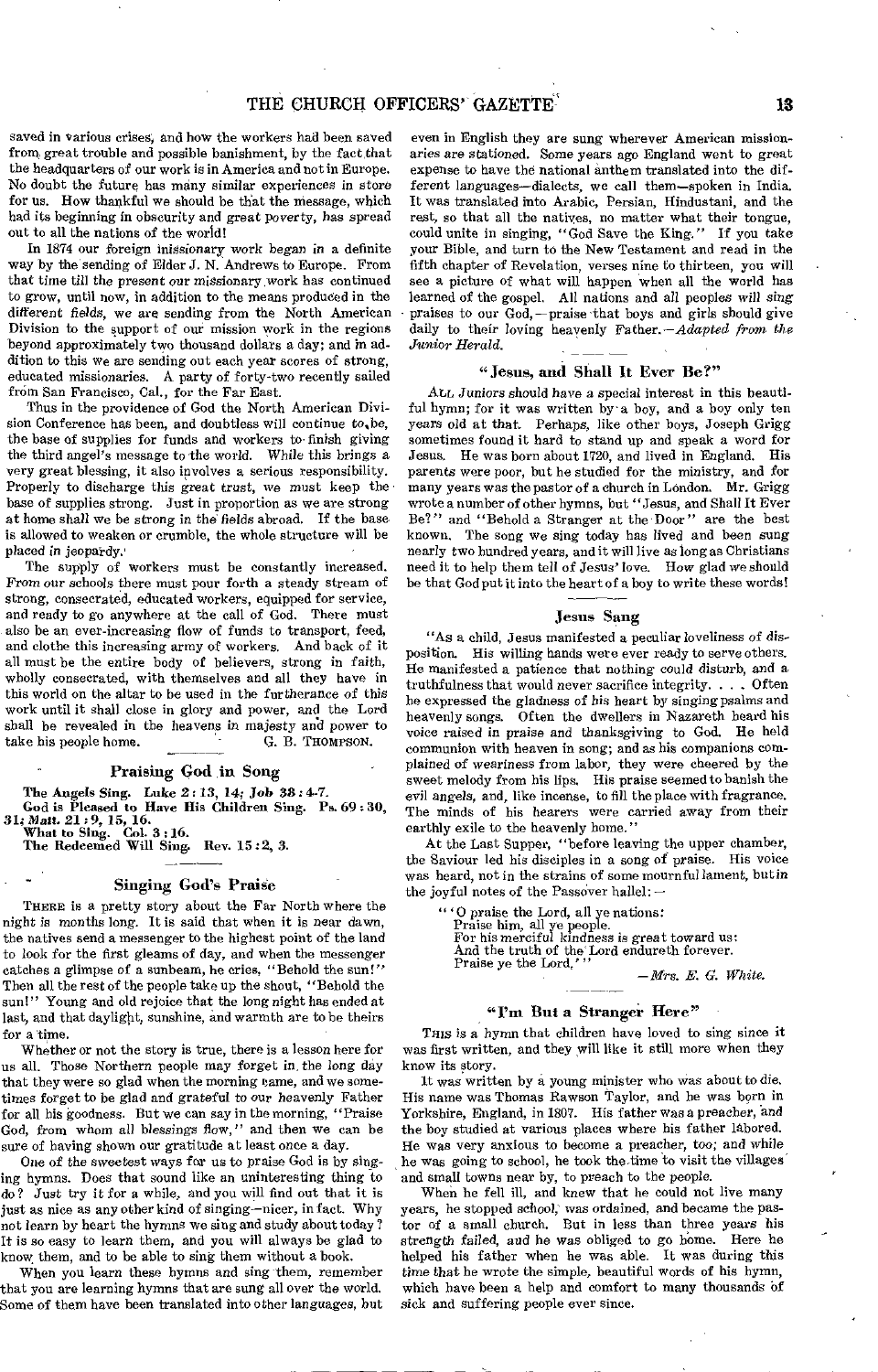His was a lovely life, and its work of ministry and service will never die. His last words were those of a brave Christian — "I want to die like a soldier, sword in hand."

#### Remember!

REMEMBER, three things come not back: The arrow sent upon its track; It will not swerve, it will not stay Its speed; it flies to wound or Say. The spoken word, so soon forgot By thee; yet it has perished not:<br>In other hearts 'tis living still,<br>And doing work for good or ill.<br>And the lost opportunity<br>That cometh back no more to thee; In vain thou weepest, in vain dost yearn. These three will nevermore return.

*—Selected.* 

#### "Onward, Christian Soldiers!"

NEARLY fifty years ago Dr. Sabine Baring-Gould, an English clergyman, conducted a mission at Horbury Bridge. The girls and boys who came were from poor families where food was often scarce, and so it was but natural that they should take special delight in the school feasts. The hall where the feasts were given was a long distance from the mission building, and so the pupils marched in procession, with flags and banners, and the cross at the head of the line. Of course there must be music, and since they had no song that seemed to be just the thing, Mr. Baring-Gould wrote one for the occasion:—

> "Onward, Christian soldiers! Marching as to war, With the cross of Jesus Going on before."

The children liked it from the start, and sang lustily all the way.

However, they did not know the famous tune that we sing, for it was not until several years later that Sir Arthur Sullivan, another Englishman, wrote the famous march-like tune that fits the stirring words so well. Indeed, he considered the tune too "brassy" for church music, but people thought otherwise, and very soon it found its way into practically all the hymn books. It was this tune, together with his many other musical compositions, that won for the writer the title of "sir."- Our Juniors.

## Programs for Week Ending October 28

Senior

1. MORNING WATCH drill. Have the texts given responsively, the one leading in the exercise repeating the first text, the members giving the second in concert, and so on. Follow by singing "Praise Him! Praise Him!" ("Chris

3. Bible Study: The Two Resurrections. 4. Reading: The Open Grave. 5. Reading: The Resurrection. 6. Social Meeting.

7. Final report of work with the Harvest Ingathering *Signs.* 

#### Junior

I. Repeat the Morning Watch texts. Let one of the Juniors select a "praise song" to sing at the conclusion of this exercise. 2. Responsive Reading: Psalm 148.

3. Bible Study: The Two Resurrections. To be adapted from the Senior study, and arranged so all the Juniors may take some part in it.<br>
4. Talk: The Open Grave. To be given by a Junior.

5. Recitation: My Kingdom. 6. Talk by the Leader: Whitewashing or Washing White. Follow by short testimony meeting.

7. Reports of work.

#### Note for the Leaders

Nearly every society has two kinds of members—workers and shirkers. One duty of the leader is to see that the working class increases, and the shirking class diminishes.<br>Remember you can't drive people into willing service, but<br>you can often lead them. Lead your working class to do more work, and to set such an example that the shirkers will become workers.

Give careful thought to the preparation of the Bible study.<br>This is a theme that should make a solemn appeal to every<br>heart. Do not pass it over lightly. And it is a subject that<br>will appeal as well to the Juniors as to th

After the talk by the Senior leader on Improving the Time (see "Suggestive Thoughts for the Leader's Talk"), write on the blackboard or on a large sheet of paper two topics, such as, The Blessings of Service, and, Why I Wa sentence.

In every meeting— Remember the reports of work. Remember the offerings.

Remember the Goals,

#### The Two Resurrections

All Die. 1 Cor. 15 : 22, first clause; Feel. 3 : 20. All Will Be Raised to Life. 1 Cor. 15 : 21, 22; John

5 : 28.

There Will he Two Resurrections. Acts 24:15; John 5 : 29.

The First Resurrection. 1 Thess. 4:16; 1 Cor. 15 : 23; Phil. 3 : 20, 21; Isa. 26 :19; Luke 20 : 36; Rev. 20 : 6. The Second Resurrection. Rev. 20 : 5, first clause; Zech.

14 : 4, 5; Isa. 24 :22; Rev. 20: 7-9.

NOTE. —In connection with this study, read carefully chapters 40 ("God's People Delivered ") and 42 ("The Contro-versy Ended ") in "The Great Controversy," by Mrs. E. G. White.

#### The Open Grave

THE truth of the resurrection *has* been forcibly illustrated by the following incident: In the city of Hanover, Germany, is a grave known as "The Open Grave." It is that of a woman, an infidel German princess, who died over one hundred years ago, and who, on her deathbed, gave orders that her grave should be covered with a great marble slab, weighing perhaps a ton, surmounting solid blocks of stone firmly bound together with bands of iron, with this inscription placed on the lowermost stone of the tomb: "This grave, purchased for eternity, must never be opened." But no human device can thwart the plans of God, or hinder the workings of life from him. It happened, providentially, no doubt, that a birch tree seed was buried with the princess. Soon it began to sprout. Its tiny shoot, soft and pliable at first, found its way up between the ponderous stones of the massive masonry. Slowly and imperceptibly, but with irresistible power, it grew, until at last it burst the bands of iron asunder, and opened this never-to-be-opened grave, leaving not a single stone in its original position. What a rebuke to infidelity! and what a mute but striking promise that, erelong, in God's own time, all graves shall be opened, and the sleeping ones awake from their dusty beds. *—Selected.* 

#### The Resurrection

THE real, historical evidence for the resurrection is the fact that it was believed, preached, propagated, and produced its fruit and effect in the new phenomenon of the Christian church, long before any of our Gospels we but immensely powerful before any of our New Testament<br>books were written. Not one of them could ever have been<br>written but for that faith. It is not this or that in the New<br>Testament—it\_is not the story of the empty tomb, appearing of Jesus in Jerusalem or in Galilee—which is the primary evidence for the resurrection; it is the New Testament itself,—the life that throbs in it from beginning to end, the life that always fills us again with w upon us from its pages, the life which the risen Saviour has • quickened in Christian souls. The evidence for the resurrec-tion of Jesus is the existence of the church in that extraordinary spiritual vitality which confronts us in the New Testament. . . . The existence of the Christian church, the exist-ence of the New Testament, — these incomparable phenomena in human history are left without adequate or convincing explanation if the resurrection of Jesus be denied. *—James Denney, D. D.*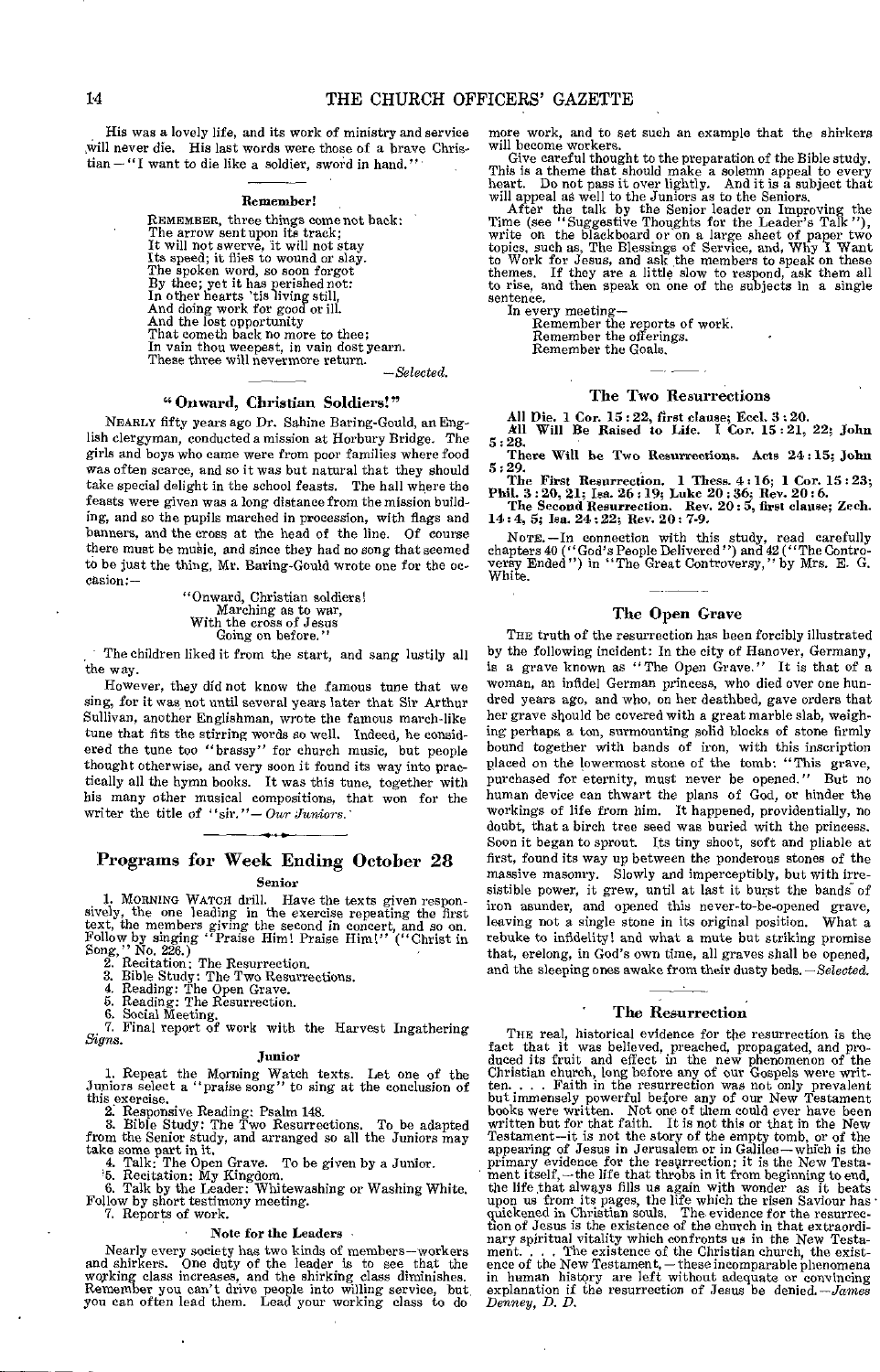#### Suggestive Thoughts for the Leader's Talk

WORK while it is day; occupy till He come; and choose the best things. Helen Hunt Jackson's last poem voices the aching regret of many who have seen the summer ended, the harvest gleaned, and their own hands empty:-

> "Father, I scarcely dare to pray, So clear I see, now it is done, That I have wasted half my day, And left my work but just begun,

> "So clear I see the things I thought Were right or harmless are a sin; So clear I see that I have sought, Unconscious, selfish aims to win.

"So clear I see that I have hurt Souls that I might have helped to save; That I have slothful been, inert, Deaf to the calls thy leaders gave.

"In outskirts of thy kingdom vast, Father, the humblest spot give me; Set me the *lowliest* task thou hast! Let me, repentant, work for thee."

#### The Resurrection

A LIGHT comes up in the eastern sky:<br>
"Now what have we to do with day?"<br>
(The grief-struck Galileans say)-

" We who have seen the Master die. We cannot face the bitter morrow; Ah, let us sleep for sorrow!"

The light is dim in the pallid sky: Now what have we to do with sleep?" (The sad-eyed women sigh, and weep)—

" We saw our Best Beloved die; Let us go forth and meet the morrow, Who cannot rest, for sorrow!"

- The light grows in the reddening sky:<br>"Now what hath He to do with death?"
- (Hear what the shining angel saith!) "Look not for him 'mong those who die; Haste ye and see! " The dawn flames wide, He stands at Mary's side!

*—Marion Couthouy* 

#### Whitewashing or Washing White

(Illustrate with two pieces of glass, a little whitewash, and a damp sponge)

I WANT to talk with my children this *morning* about two ' ways of dealing with our sins; and I shall try to make my meaning plain by something which you can see. Here is a piece of glass which has a spot on it, a black, ugly stain. We do not like the looks of it, do we? We should like to get rid of it: and there are two ways we may try.

Suppose we take a little of this whitewash and cover it out of sight: will *not* that be a good way? Let us try it. There! you see I have whitewashed it so thoroughly that you can no longer see it; we have disposed *of* the stain. That is one way of doing: do you think it is all right?

Before you answer, let us look at the glass once more. The black spot is really hidden, you see. Whitewashing appears to be a pretty good way of dealing with spots. But wait a *moment! I* find I can't see through this glass! It used to be clear and transparent; I could look right through it and see you all. But now it is dull and dim. What is the matter? Ah! the whitewash that covered the spot has spoiled the glass; its clear transparency is ruined!

That is always the result of whitewashing a spot on glass. Yet this is the very way people often take *with their* sins; grown people and children too. Have you ever known any one to try that method? Here is a boy who has told a lie. He is afraid of being found out, so he covers it with the whitewash of another lie. A man takes money that is not his own, and he covers the theft by stealing more. A woman has in her heart unkindness and 'jealousy, and she whitewashes them with genteel manners. All these people know very well that they have sinned. But their chief concern is lest others should know it; so they try to *hide* the wrong.

Perhaps nobody ever finds them out. They have covered, their sin so well with the whitewash of deceit that they seem to be good and pure. Those who look at them think they are white souls. But God knows and they know that the stain of sin is there.

Is this a good way to deal with our sins? Let us see what it does to the heart. It always takes more and more whitewash to keep the spots covered. When one lie is hidden by another, you must tell a third to cover the second. The deception that hides sin must be all the time kept up, for the whitewash keeps wearing off. And all the while the heart is getting dull and dead. Its clear transparency *is* lost: its purity is destroyed. Even though the sin is concealed, the heart is ruined. And all the time the sinner is afraid, of being found out. That is the reason that people who are deceitful often will not look you straight in the eye. They have lost their purity *of* heart, and the eye tells the tale.

Let us be thankful that there is another way of dealing with sins, just as there is *another* way of dealing with the stain on the *glass.* Let•me show you. Here is another glass that has a spot on it. We will undertake *now, not* to cover the black spot by whitewashing it, but to wash it away altogether. There! the wet sponge has entirely removed *it.* It is gone, and the glass, you see, is not injured as the other glass was. It is perfectly clear, as transparent as before the *stain came* upon it. This is just God's way of dealing with a sinful soul. He never whitewashes; he washes white. "Though your sins be as scarlet, they shall be as white as snow."

You cannot hide your sin from God. Though you cover it, the black stain is there; and when the covering wears away, the spot will be seen. And meanwhile *you*  have been losing the clear transparency of your soul. God's light can no longer shine through.

*God's* way is the only right *way.* When we have done wrong, let us not try to hide it by any deception, but come to God as quickly as we *can to confess* it. Then he will wash the stain away, and we shall be "whiter than snow."— *Frank T. Bayley.* 

#### My Kingdom

A LITTLE kingdom I possess, Where thoughts and feelings dwell, And very hard the task I find Of governing it well;<br>For passion tempts and troubles me,<br>A wayward will misleads, And selfishness its shadow casts On all my words and deeds. How can I learn to rule myself, To be the child I should, Honest and brave, and never tire Of trying to be good? How can I keep a sunny soul, To shine along life's way? How can I tune my little heart To sweetly sing all day? Dear Father, help me with the love That easteth out my fear; Teach me to lean on thee and feel That thou art very near;

That no temptation is unseen, No childish grief too smal Since thou with patience infinite,<br>Dost soothe and comfort all.

I do not ask for any crown But that which all may win; Nor try to conquer any world, Except the one within. Be thou my Guide until I find,

Led by a tender hand,

Thy happy kingdom in myself, And dare to take command.

*—Louisa M. Alcott.* 

THE *way* to wreck a society is to criticise it; the way to build a society is to pray for it and work *for* it. Which are you—a wrecker or a builder?